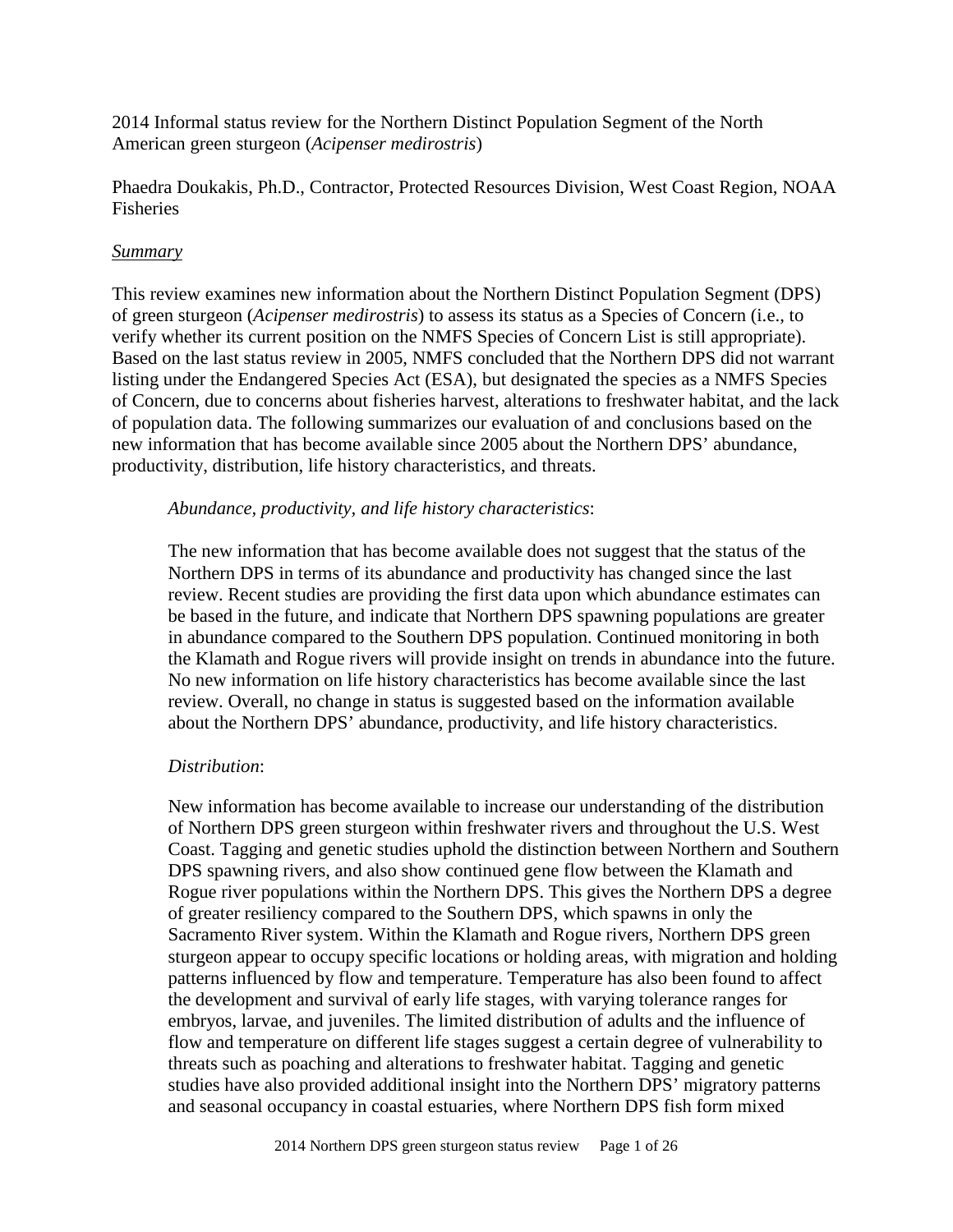aggregations with Southern DPS fish and likely benefit from protections for the Southern DPS. Overall, there has been a substantial increase in information about the distribution, habitat use, and migratory patterns of the Northern DPS. This information indicates that the Northern DPS remains vulnerable to threats, but does not suggest a change in the degree of vulnerability or severity of threats. Thus, no change in status is suggested based on the information available about the Northern DPS' distribution.

#### *Threats*:

Non-tribal fisheries harvest of Northern DPS green sturgeon has decreased since the last review given that retention is no longer permitted in any State or Federal commercial or recreational fishery. Incidental catch continues to occur in these fisheries, but has been reduced and is not expected to increase in the future. Harvest in the Klamath River Yurok Tribal fishery still occurs, but increasingly strict fishery regulations have been implemented to constrain catch. Improvements to freshwater and estuarine habitat conditions have also been implemented or are likely in the near future. The removal of the Savage Rapids Dam on the Rogue River in 2009 could have a small, positive impact on green sturgeon in high flow years, and the potential removal of dams in the Klamath River is likely to result in long-term benefits by restoring historic temperature and flow profiles, although short-term increases in sediment load could have negatively affect green sturgeon. The use of carbaryl to control burrowing and mud shrimp populations in Washington estuaries has declined and is to be phased out in the near future, reducing the effects on green sturgeon prey resources and exposure of individual fish to this pesticide. Research is currently being conducted on the effects of imidacloprid (a proposed alternative to carbaryl) on green sturgeon. Dredging and the presence of Japanese eelgrass (*Zostera japonica*) and an invasive isopod in coastal estuaries may affect green sturgeon and their habitat, but additional research is needed to assess these impacts.

Other threats have been identified but have a great degree of uncertainty. For example, climate change impacts could alter flow and temperature regimes in freshwater rivers, but the predictions are highly uncertain, as are the mechanisms by which water flow and temperature influence green sturgeon spawning, recruitment, and rearing. The potential response of Northern DPS fish to changing ocean conditions is also difficult to evaluate given that green sturgeon adults and subadults use a wide range of temperature, salinity, and dissolved oxygen levels. Offshore and nearshore kinetic energy projects could result in mortality, habitat loss, or impacts on migration and habitat use due to sensitivity to low levels of electromagnetic fields; however, studies are just beginning to be conducted to evaluate these impacts. Overall, some threats have been reduced while several threats remain, indicating no change in status based on an evaluation of threats.

In summary, our understanding of the Northern DPS' abundance, distribution, habitat use, and migratory patterns has increased since the last review, but uncertainties remain. Concerns identified in the last status review regarding the lack of population data and the threats of fisheries harvest and alterations to freshwater habitat have been addressed to some degree. New research is yielding information upon which abundance estimates can be calculated and tracked, and continued monitoring is essential. The threat of fisheries harvest has been greatly reduced, but Northern DPS fish continue to be incidentally captured in state, federal, and tribal fisheries.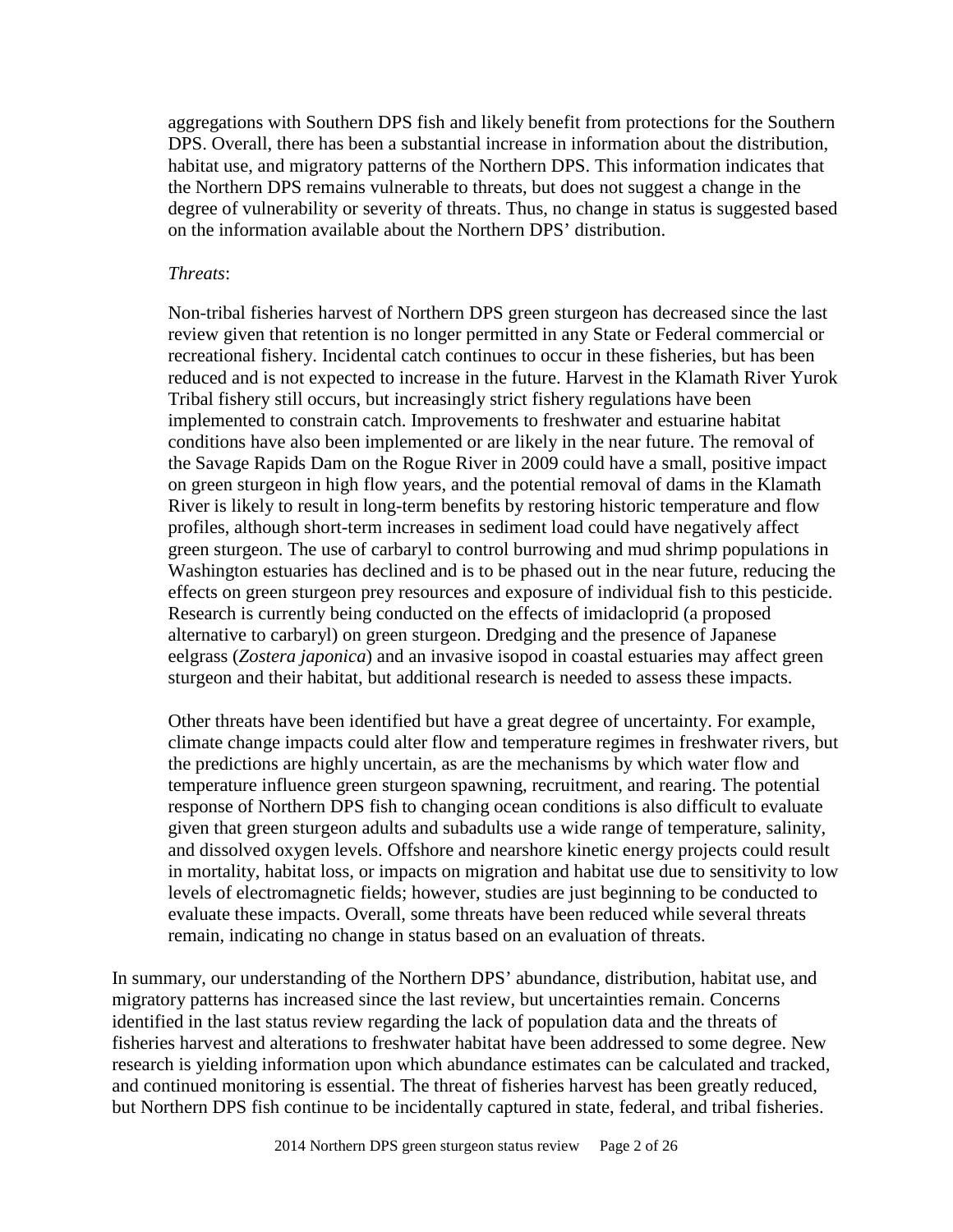Dam removals have been conducted or are likely to occur in the two spawning rivers. Thus, improvements have been made, but threats remain. Northern DPS green sturgeon face a number of other threats, including climate change impacts, chemical applications in feeding areas, and the possible impact of kinetic energy projects. Continued efforts to build upon the knowledge that has been gained about the Northern DPS' status and biology are needed to address the uncertainty in evaluating these threats. Overall, the new information that has become available since the last status review has added substantially to our understanding of the Northern DPS and shows a reduction in threats, particularly the threat posed by fisheries. However, remaining uncertainties about abundance and persistent threats continue to be concerns for the Northern DPS. Consideration of these factors led to the conclusion that a Species of Concern classification is still warranted. Thus, Northern DPS green sturgeon should remain on the NMFS Species of Concern list.

### *Background and Introduction*

The North American green sturgeon, *Acipenser medirostris*, occurs along the west coast of North American from the Bering Sea, Alaska (Colway and Stevenson 2007) to Baja California, Mexico (Rosales-Casian and Almeda-Juaregui 2009). North American green sturgeon are infrequently encountered at the extremes of their range in Mexican and Alaskan waters. The population structure of green sturgeon is described below.

In 2002, a status review was conducted by a Biological Review Team (BRT) in response to a 2001 petition to list North American green sturgeon under the Endangered Species Act (Adams *et al.* 2002). The BRT identified the Northern and Southern DPS structure that is currently applied and concluded that green sturgeon in both DPSs should be placed on the Species of Concern list (then the Candidates species list) and their status reviewed within five years (Adams *et al.* 2002). In 2005, NMFS' Southwest and Northwest Fisheries Science Centers updated the Status Review as a result of a 2004 court ruling remanding to NMFS for further consideration the issue of whether green sturgeon are endangered or threatened in a "significant portion of the species' range" (BRT 2005). The BRT updated the review and concluded that the Northern DPS was not in danger of extinction now or likely to become endangered in the foreseeable future throughout all of its range. All but one member of the BRT concluded that green sturgeon in the Southern DPS were likely to become endangered in the foreseeable future throughout all of its range. On April 7, 2006, NMFS published notification of the listing of the Southern DPS of North American green sturgeon as Threatened (71 FR 17757). The DPS structure for North American green sturgeon was originally defined as follows: (1) a Northern DPS consisting of populations in coastal watersheds northward of and including the Eel River (''Northern DPS''); and (2) a Southern DPS consisting of coastal and Central Valley populations south of the Eel River, with the only known spawning population in the Sacramento River (''Southern DPS'') (71 FR 17757; April 7, 2006). The definition was slightly revised for accuracy with the announcement of the critical habitat designation, as follows: (1) a Northern DPS consisting of populations originating from coastal watersheds northward of and including the Eel River (*i.e.,* the Klamath and Rogue rivers) ("Northern DPS"); and (2) a Southern DPS consisting of populations originating from coastal watersheds south of the Eel River, with the only known spawning population in the Sacramento River ("Southern DPS") (74 FR 52300; Oct. 9, 2009). In the April 7, 2006 listing notification (71 FR 17757), the Northern DPS was identified as a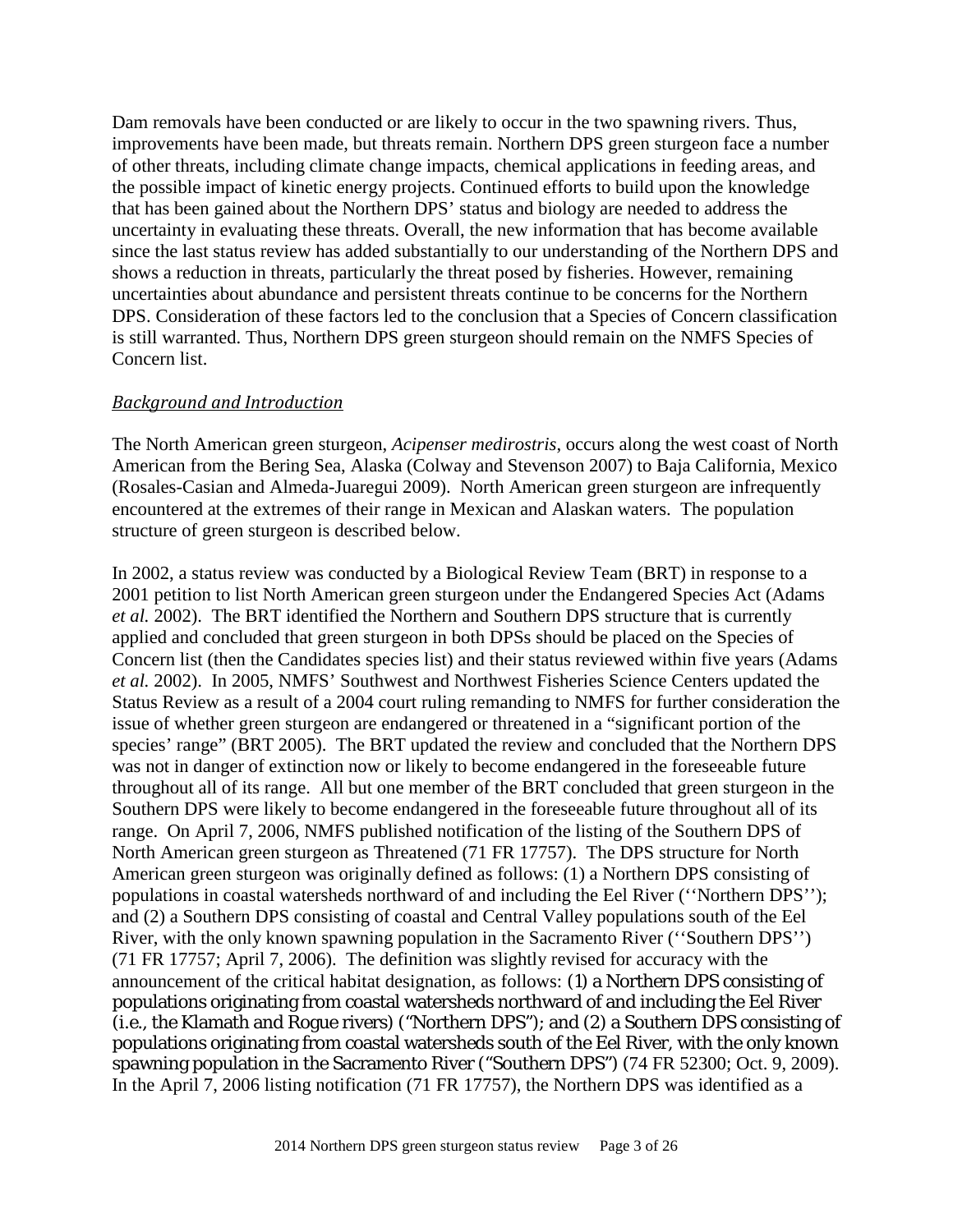NMFS Species of Concern, but was not listed under the ESA. NMFS stated that it would revisit the status of both DPSs in five years' time.

In the original status review (Adams *et al.* 2002), Northern DPS green sturgeon were placed on the Candidates list because of the considerable threats faced by the populations, including concentration of spawning, lack of population data, harvest concerns and loss of spawning habitat. In the 2005 update (BRT 2005), Northern DPS green sturgeon were designated as a Species of Concern based upon serious threats to the populations that were particularly worrisome given the lack of data to adequately monitor population status. The threats that were identified included those in Table 1. The BRT was encouraged by the fact that the Northern DPS consisted of two spawning rivers, green sturgeon catch had been decreasing, and improved data were available from Rogue River monitoring and concluded that the Northern DPS was not in danger of extinction now or likely to become endangered in the foreseeable future throughout all of its range.

In 2004, NMFS described the factors for identifying a species as a Species of Concern (69 FR 19975). When considering whether a species is a Species of Concern, NMFS considers demographic and genetic diversity concerns, as further elaborated by the following factors: abundance and productivity; distribution; and life-history characteristics. These factors are considered with regard to existing threats. The weight given to certain factors may differ among species.

This document serves as a review of the status of the Northern DPS of North American green sturgeon. The report is organized into sections corresponding to the factors used to designate a Species of Concern (69 FR 19975), namely the demographic and genetic diversity factors of abundance and productivity, distribution, life-history characteristics, and threats. Since no formal process is dictated for Species of Concern, the following process was used:

- 1) Survey literature published since 2005;
- 2) Contact experts (see list in Appendix I) for new information about Northern DPS green sturgeon;
- 3) Include a call for information about Northern DPS green sturgeon in the Federal Register (FR) notice regarding the 5 year status review for the ESA-listed Southern DPS of North American green sturgeon (77 FR 64595);
- 4) Synthesize findings from literature search, expert contact, and submitted FR notice comments into a report that considers the best available information for the relevant factors and threats to decide whether the Northern DPS should remain a Species of Concern; and
- 5) Conduct internal review to determine if the Species of Concern designation is appropriate.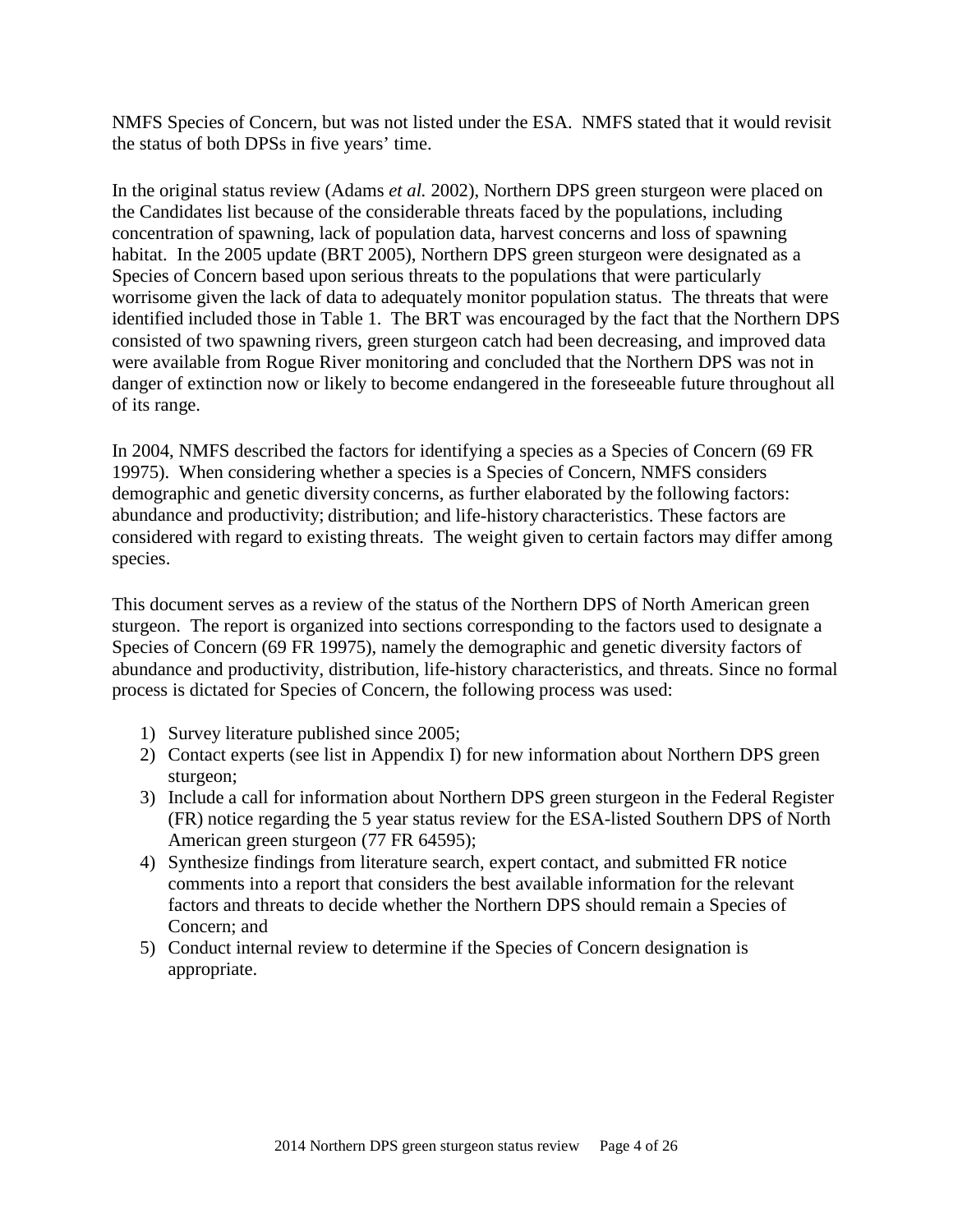### *Demographic and genetic diversity factors:*

### *1) Abundance and productivity: magnitude of decline, natural rarity, and endemism*

Northern DPS green sturgeon primarily spawn in the Rogue River in Oregon and Klamath-Trinity system in California and occupy coastal areas from Mexico to Alaska. Northern DPS green sturgeon can be considered naturally rare, since spawning is limited to certain rivers and specific habitats within these river systems (Table 1; see additional habitat information in this and subsequent sections). The range of the Northern DPS has likely contracted, given historic accounts of spawning in some rivers and only limited recent records of occurrence in those systems (e.g., Eel River, South Fork of Trinity River; Table 1; Adams *et al.* 2002; BRT 2005).

As detailed in the last status reviews, population trends from fishery data indicated that the adult population in the Klamath River is fairly constant (Adams *et al.* 2002, 2007). Van Eenennaam *et al.* (2006) also suggested that the Klamath River has a potentially stable spawning population but that flow, temperature and other necessary habitat factors need to be characterized and protected. No new information collected for this review suggests a different conclusion than described in these studies.

Recent fisheries independent surveys are gathering the first numbers upon which an abundance estimate can be based in the future. Ethan Mora (UC Davis) used Dual Frequency Identification Sonar (DIDSON) surveys to estimate the number of adults in areas on the Klamath, Rogue and Sacramento rivers (Mora 2012). Numbers were higher in the years surveyed in the Klamath (2010:  $349 \pm 52$ ; 2011:  $471 \pm 42$ ) and Rogue (2010:  $327 \pm 50$ ; 2011:  $454 \pm 46$ ) Rivers as compared to the Sacramento  $(6/7/10: 164 \pm 47; 7/6/10: 245 \pm 64; 6/16/11: 220 \pm 42)$  River. Given a spawning periodicity of every two to four years, these values do not represent the total spawning population, but only the spawning individuals detected in the areas of the river surveyed during that year. Mora (2012) noted that Northern DPS surveys were conducted on a limited time basis and in a two-week sampling period. In the Klamath River, 84 sample areas along the mainstem between the Klamath River estuary and the confluence with the Salmon River were surveyed and the study did not evaluate the Salmon or Trinity River. In the Rogue River, sampling occurred in areas between the estuary and Blossom Bar and generally occurred in the first two weeks of July. Green sturgeon were likely present in areas upstream of the upper boundary of the survey. As a result, the numbers of green sturgeon present in the Klamath and Rogue River basins are likely biased low. Additional years of survey data are necessary to fully characterize the spawning populations in these rivers, particularly given the spawning periodicity of two to four years.

Washington Department of Fish and Wildlife (WDFW) is working to generate an estimate of subadult and adult green sturgeon in Willapa Bay, Grays Harbor and the Columbia River based on tagging studies and subsequent analyses (WDFW 2013). Preliminary results of abundance vary from 4,027 to 65,274 individual subadult and adult green sturgeon, with most models estimates exceeding 20,000 individual green sturgeon (WDFW 2013). Based upon genetic information, 40% of these individuals would belong to the Northern DPS (WDFW 2013).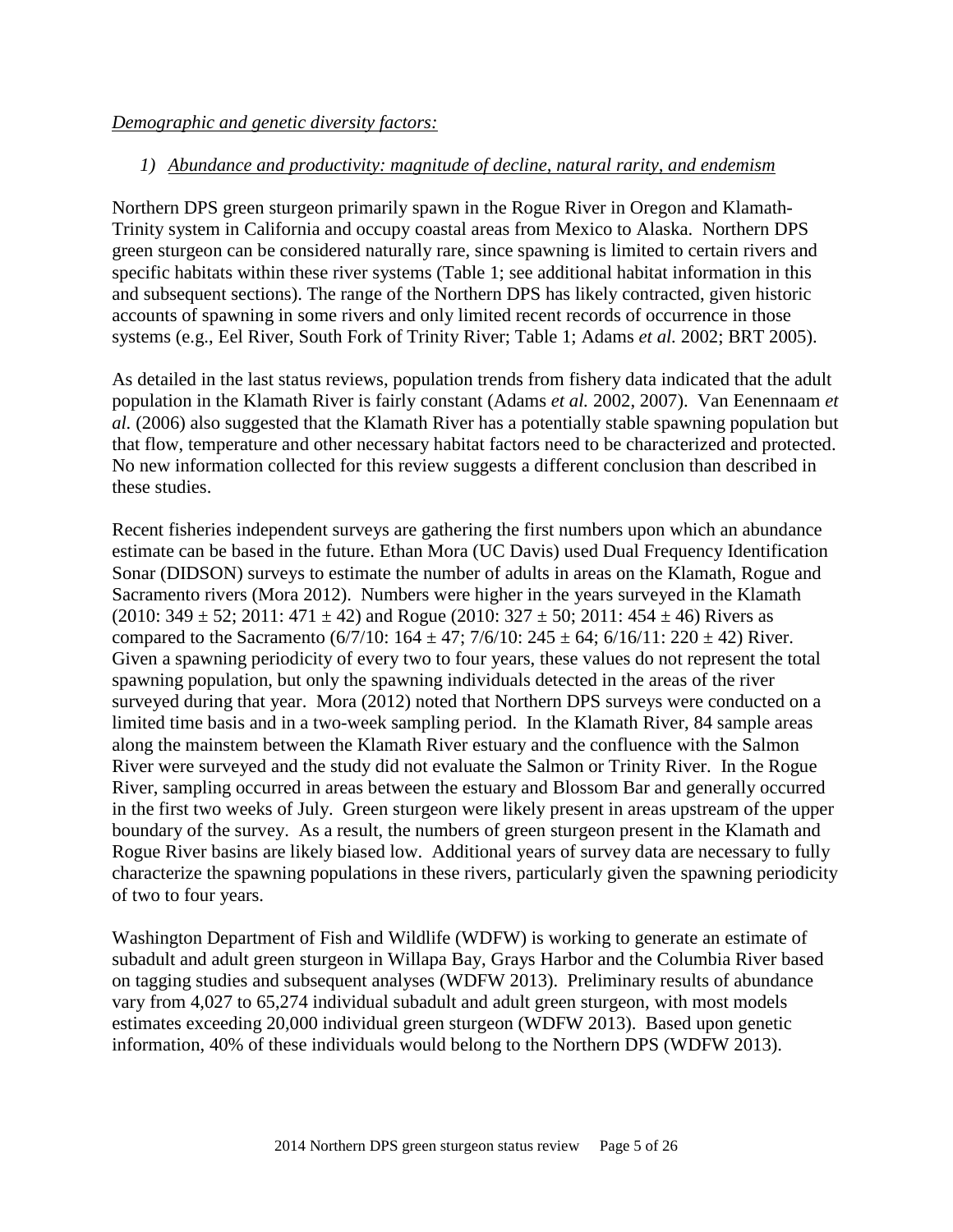No new evidence suggests that the status of the Northern DPS in terms of its abundance and productivity has changed since the last review. Recent studies are providing the first data upon which abundance estimates can be based in the future. Continued monitoring of adults within the Klamath and Rogue Rivers will provide insight on trends in adult abundance.

## *2) Distribution: Population connectivity, limited geographic range, and endemism*

### *2a) Freshwater Distribution and Behavior*

As stated above and in the last status review, the Northern DPS of North America green sturgeon is known to spawn in two river systems: the Rogue River in Oregon and Klamath-Trinity system in California (Adams *et al.* 2007). Spawning may also occur in the Eel and Umpqua rivers (Van Eenennaam *et al.* 2006; Adams *et al.* 2007). Lindley *et al.* (2011) indicated that spawning in the Umpqua River is rare, given that large green sturgeon have been detected in the estuary but not upstream from tidal influence. The Umpqua appears to support an important area for summer and autumn holding. In the Klamath, green sturgeon appear to be restricted to an area well below Iron Gate Dam (rkm 306.1), with an upstream limit of distribution of Ishi-Pishi Falls (rkm 108) (Hamilton *et al.* 2005). While some green sturgeon may presently migrate beyond the confluence of the Salmon and Klamath rivers, they are the exception rather than the rule. Green sturgeon may also occur in the Coos River (Farr and Kern 2005). No new information is available on green sturgeon in the Eel or Chehalis rivers or in the South fork of the Trinity River.

Recent work lends insight regarding spatial structure and population ecology within river systems. Northern DPS green sturgeon migrate into rivers in late winter to early summer and spawn with a peak in spring and early summer months (Van Eenennaam *et al.* 2006; Erickson and Webb 2007; Benson *et al.* 2007). Green sturgeon in the Rogue River mature at 145 cm TL (males) and 166 cm TL (females) (Erickson and Webb 2007). Outmigration from the Rogue generally occurs in the fall or early winter (Erickson and Webb 2007), while outmigration from the Klamath can occur at earlier times in the spring as well as in the fall (Benson *et al.* 2007). There are generally two or more years between spawning intervals, with two to four years a generally cited interval (Erickson and Webb 2007; Webb and Erickson 2007).

Benson *et al.* (2007) tagged 49 sexually mature Northern DPS green sturgeon with radio and/or sonic telemetry tags in the Klamath and Trinity Rivers during the upstream migration. The authors tracked the tagged animals in the Klamath, Trinity and Salmon Rivers from 2002 to 2004. The work identified four movement patterns, including upstream spawning migration, spring outmigration, summer holding, and fall outmigration after summer holding. The importance of flow and temperature in signaling migration of green sturgeon in the Klamath-Trinity system was detailed in the study. Increasing flows seemed to trigger outmigration in the spring while increased flow combined with temperatures of 10-12ºC triggered fall outmigration. McCovey *et al.* (2009, 2010) detailed tagging and receiver placement in and around Klamath River and movement of tagged individuals. The samples sizes were very small, so no generalizations could be made from the studies.

Erickson and Webb (2007) tagged 103 individual green sturgeon in the Rogue River between 2000 and 2004 with radio and/sonic telemetry tags, followed migrations for multiple years and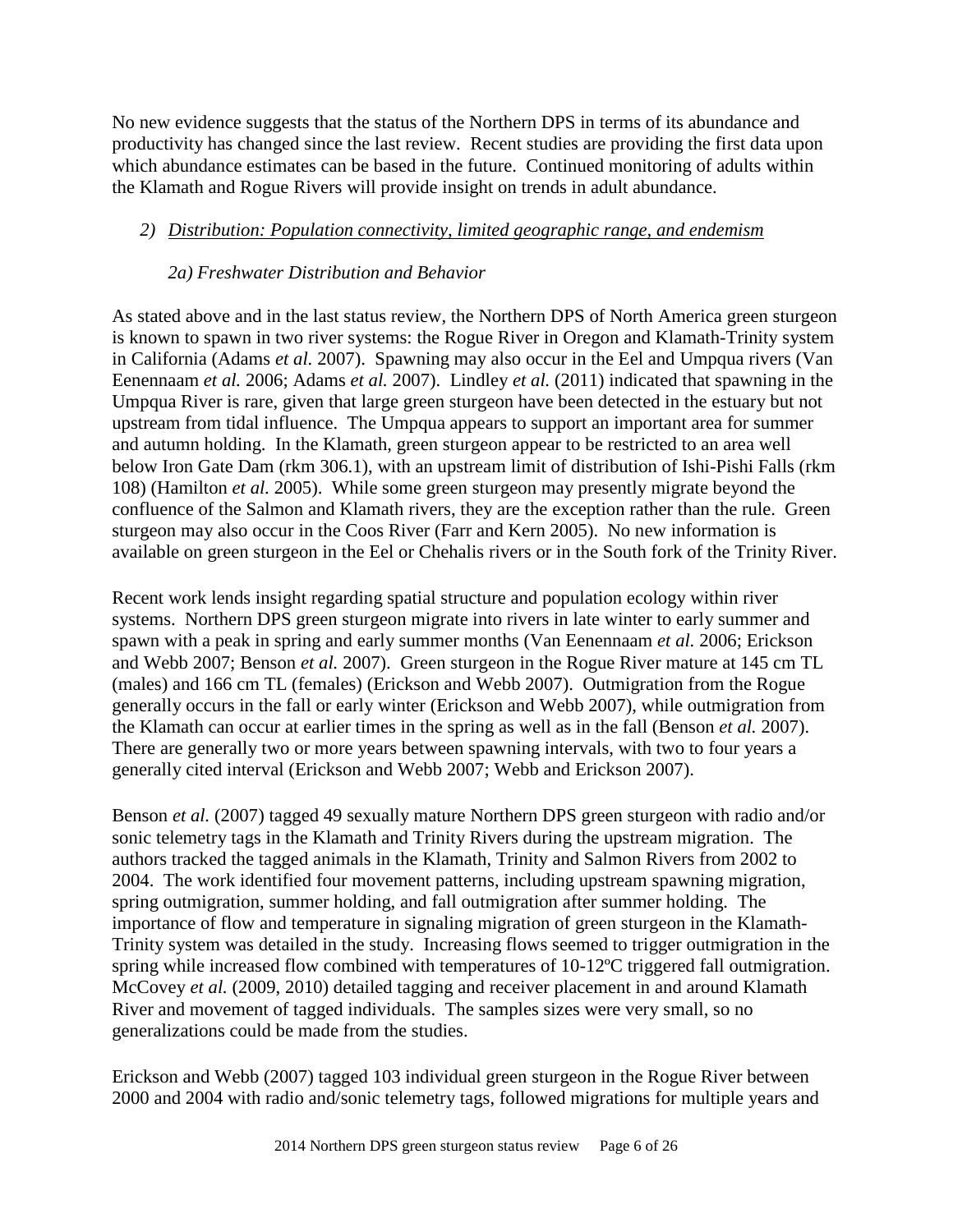conducted histological and visual examinations to look at maturity and spawning stage. Webb and Erickson (2007) used biological samples collected from animals captured in Erickson and Webb (2007) and performed studies on tissue and blood chemistry to confirm that Rogue River green sturgeon are reproductively active and spawning. Preliminary results from these studies were discussed in Adams *et al.* (2002). The migration of green sturgeon into the Rogue River appears to be correlated with water temperature. Green sturgeon entered the river and initiated spawning migrations when temperatures were 8.8 to 16.4ºC and all ripe individuals were caught when temperatures were ranged from 9.7 to 18.0°C. Spawning at temperatures below 18°C is consistent with the thermal optima for the survival of green sturgeon embryos in the laboratory (Van Eenennaam *et al*. 2005; see additional details below). Outmigration during late-fall and early winter corresponded with increased flows and water temperatures dropping to near 10ºC. In addition to the findings cited above, the authors found that migration distance upstream is positively correlated with increased water flow since green sturgeon migrated farther upriver in high flow years. The work calls attention to the fact that flow manipulation in the Rogue River could affect green sturgeon migration.

Temperature is also an important variable in the success of green sturgeon recruitment. Van Eenennaam et al. (2005) found that the hatching rate for green sturgeon eggs in the lab was slightly reduced when incubation temperatures were less than 11°C and that 17-18°C may be the upper thermal optima for embryogenesis. Laboratory studies found survival of green sturgeon larvae to be optimal at 18-20°C, sub-optimal at 22-26°C and lethal at 28°C (Linares-Casenave *et al.* 2013). Developmental abnormalities have been observed in green sturgeon larvae in laboratory conditions at 26°C (Werner *et al.* 2007). Optimal bio-energetic performance of age-0 and age-1 green sturgeon in the laboratory occurred at temperatures between 15-16°C, with an upper limit of 19°C (Mayfield and Cech 2004). Juvenile green sturgeon (mean age: 150 days) can handle elevated temperatures in the laboratory (up to 24°C tested) without showing compromised swimming performance, but temperatures above 19°C were correlated with higher expression of heat shock proteins (Allen *et al.* 2006).

A recent study by Allen *et al.* (2009) used trace element analysis to examine the age at which juvenile green sturgeon in the Klamath River system move from fresh to salt water. Juveniles appear to move to areas of moderate salinity (e.g. estuaries) between 6 months to 1.5 years of age. The study suggests that juvenile green sturgeon either remain in or regularly move back into seawater after their initial movement to the seawater environment. The ability to osmoregulate in seawater appears to develop around 1.5 years of age (Allen and Cech 2007).

The recent surveys conducted by Ethan Mora (UC Davis) mentioned above provide further information on the spatial occupancy of Northern DPS green sturgeon within the Klamath and Rogue rivers (Mora 2012). In the Klamath River, Mora (2012) conducted surveys in 84 different sampling locations in both 2010 and 2011. Green sturgeon were detected in nine of these locations in both years and in 14 and 16 locations in 2010 and 2011, respectively. In the Rogue River, green sturgeon were detected in 10 sampling locations in both years and 13 and 18 locations in 2010 and 2011, respectively. These data indicate that Northern DPS green sturgeon occur in limited areas of each river. A similar pattern was seen in data on the Southern DPS in the Sacramento River.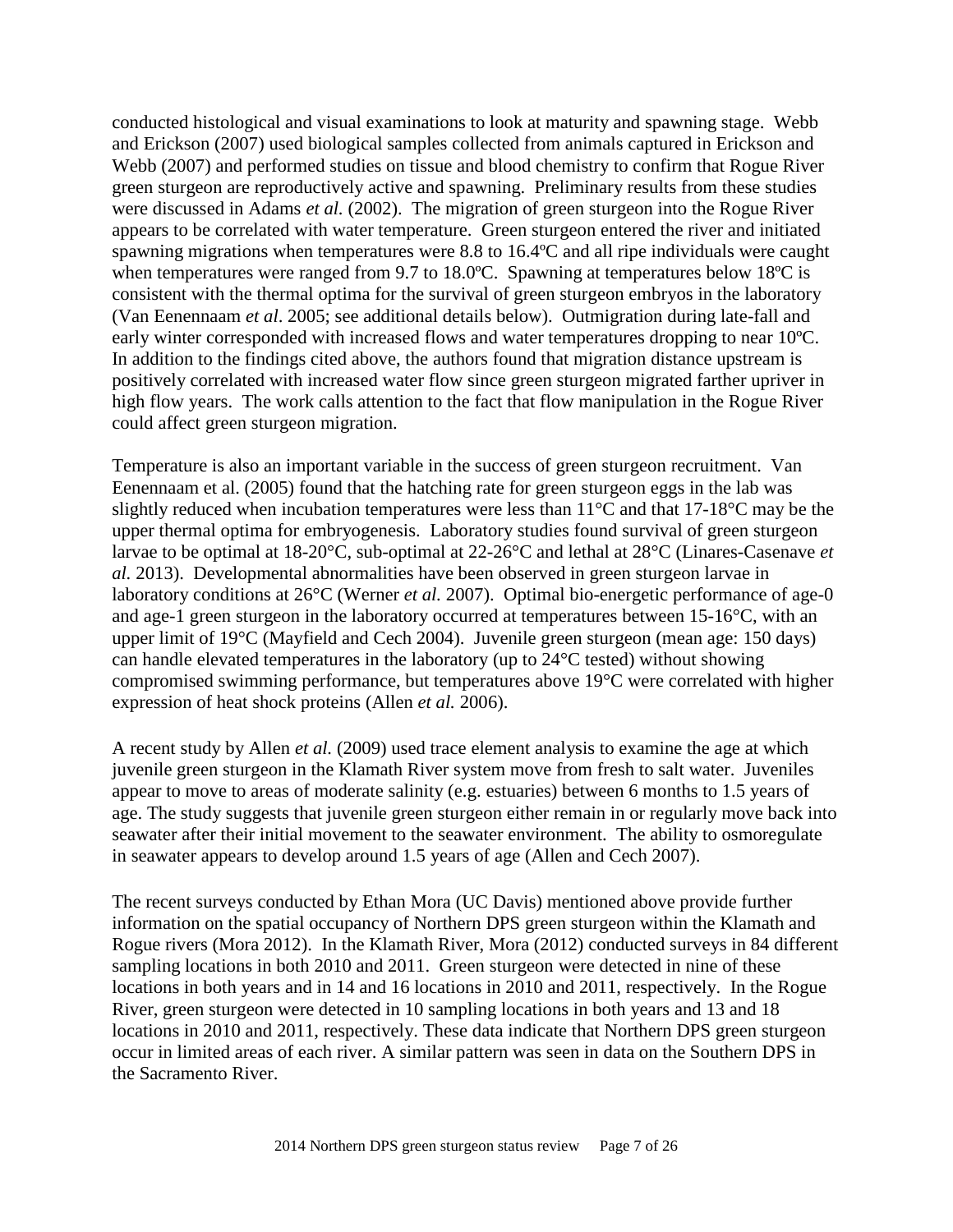In 2011, Washington Department of Fish and Wildlife (WDFW) and Oregon Department of Fish and Wildlife (ODFW) found an age-0 green sturgeon in the Columbia River downstream of the Bonneville Dam (WDFW and ODFW 2012). This is the first time an age-0 green sturgeon had been observed in the Columbia River. Since the specimen was retained and preserved, genetic analysis could confirm its DPS of origin. Genetic analysis performed to date has confirmed that the animal is a green sturgeon but has not assigned the DPS of origin.

As noted in the 2005 review, green sturgeon are occasionally encountered in the Fraser River, Canada. Between 1999 and 2011, nine green sturgeon were recorded in the Lower Fraser in the Fraser River Conservation Society (FRCS) monitoring and assessment program database (all information below references pers. comm. with Troy Nelson, FRCS, December 17, 2013). Over 82,000 records are included in the database, over 34,000 of which are records of recapture events. There are likely to be a few more green sturgeon than those positively identified because positive identification to the species level is not always accomplished and not all sightings may be recorded in the database. Most records are from the tidal section of the river, where most of the sampling effort took place. One of the nine green sturgeon observations was made by a First Nations fisherman while the others were made through the FRCS monitoring program or test fisheries conducted in the region.

## *2b) Oceanic and Coastal Distribution and Behavior*

The 2005 Status Review update focused on the Erickson and Hightower (2007) study on green sturgeon tagging in the Rogue River. This paper detailed migrations of seven (7) green sturgeon that had been tagged in the Rogue River. All tagged sturgeon left the river and migrated north, with pop-off locations from Central Oregon coast to NW Vancouver Island, Canada. Depths occupied were 40-70m and all pop-off locations were inside the 110 m contour.

Erickson and Hightower (2007) reiterated the Status Review update information regarding archival tagging as this is the publication that describes the work mentioned in the update. The authors tagged seven (7) green sturgeon in the Rogue River during the autumn months of 2001 and 2002 with pop-up archival tags and used the data from these tags as well as data from trawl log-books to look at green sturgeon movement. Green sturgeon show congregating behavior in Oregon, Washington and NW Vancouver Island. The research also supports the fact that Northern DPS green sturgeon move between the Rogue and Klamath River.

Within the nearshore marine environment, North American green sturgeon prefer waters of less than a depth of 110 m (Erickson and Hightower 2007). Tagging data indicate that green sturgeon typically occupy depths of 20-70 m while in marine habitats (Erickson and Hightower 2007; Huff *et al.* 2011) and make rapid vertical ascents while in marine environments, often at night (Erickson and Hightower 2007). Temperatures occupied in the marine environment range from 7.3-16 °C, with a range of mean temperatures from 10.5-12.5 °C (Erickson and Hightower 2007; Huff *et al.* 2011). It should be noted that depth and temperature range preferences displayed by the individual green sturgeon studied was considerable.

Lindley *et al.* (2008) tagged 213 subadult and adult Northern and Southern DPS green sturgeon in the Columbia River estuary, Klamath River, Rogue River, San Pablo Bay (California), and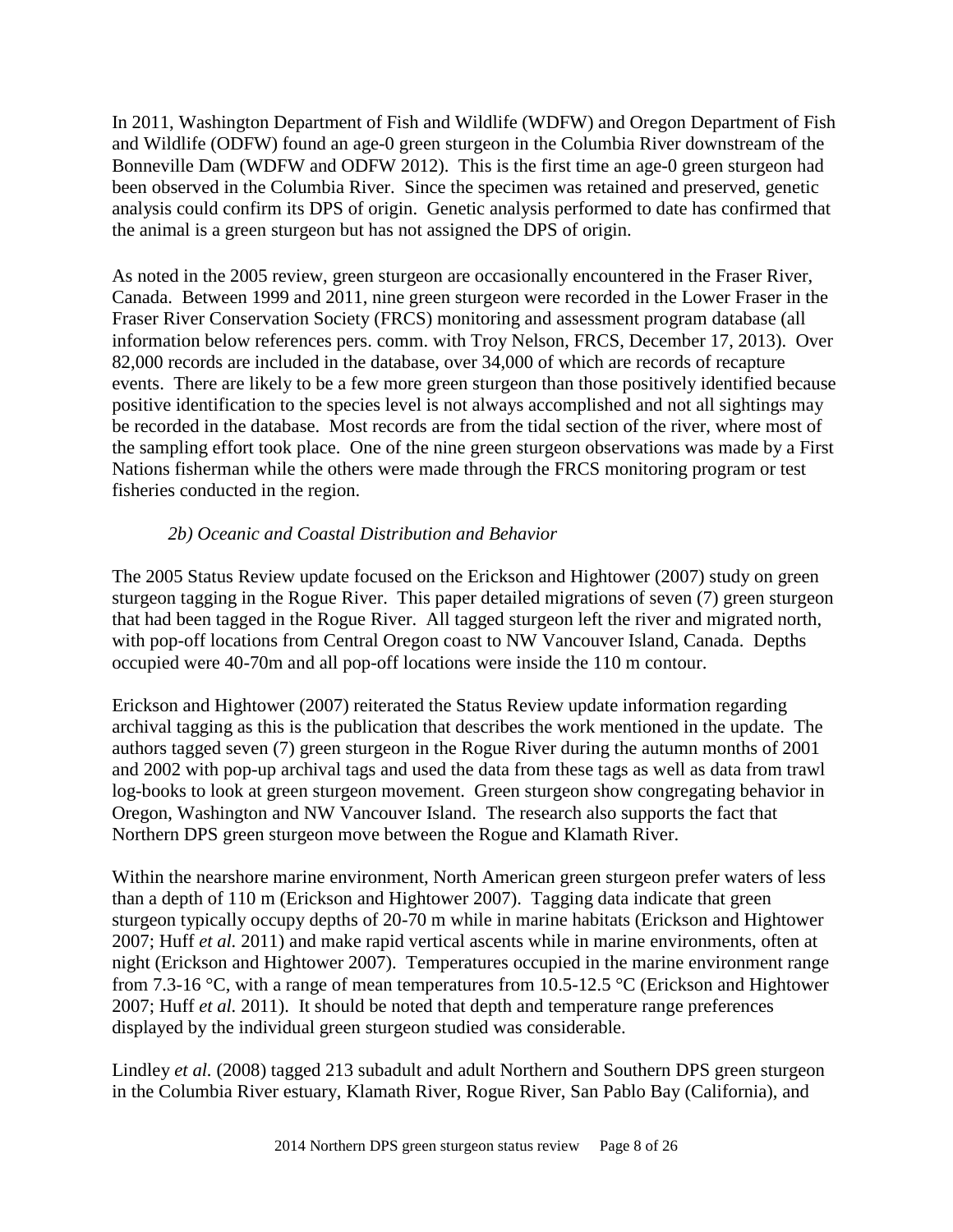Willapa Bay (Washington) with ultrasonic pingers and tracked the animals through arrays of automated hydrophones deployed along the North American west coast. The authors found that many green sturgeon migrate annually along the continental shelf, traveling from U.S. to Canadian waters in the fall and returning in the spring. The work corroborates earlier findings of concentrations of green sturgeon in the northwest Vancouver Island area during May through June and October through November and calls attention to the potential for green sturgeon to be affected by Canadian bottom trawl fisheries (see Catch Information section below). The work also noted detection of only one tagged green sturgeon in southeast Alaska, reinforcing the idea that green sturgeon only rarely travel into Alaskan waters. The DPS origin of the individual is unknown.

Expanding on this, Lindley *et al.* (2011) described the movements of 355 Northern and Southern DPS green sturgeon tagged with acoustic transmitters in the Columbia River estuary, the Klamath River, the Rogue River, San Pablo Bay, the Sacramento River, Willapa Bay, and Grays Harbor. The authors describe green sturgeon occurrence in estuarine and coastal sites (Columbia River estuary, Willapa Bay, Grays Harbor, and the estuaries of smaller rivers in Oregon, especially the Umpqua River estuary) in summer months as noted above. Green sturgeon from different natal rivers exhibited different patterns of habitat use, with San Francisco Bay used only by Sacramento River fish and the Umpqua River estuary used mostly by fish from the Northern DPS Klamath and Rogue rivers. The Columbia River was visited by fish from the Rogue and Klamath River populations as well as the Sacramento, with the Northern DPS found in higher proportion to the Southern DPS in 2005 in the Columbia River estuary, and the Southern DPS found in higher proportion in 2006. Based on genetic analysis of samples collected in 1995, 1999, and 2004, Israel *et al.* (2009) found that Southern DPS green sturgeon occurred at higher frequency in the Columbia River in the three years sampled. As such, there may be substantial inter-annual variation in the use of some habitats. Relatively small sample sizes may have biased these results.

Lindley *et al.* (2011) further confirmed the green sturgeon DPS structure given that green sturgeon tagged in the Klamath or Rogue Rivers were not detected at the Golden Gate Bridge area and green sturgeon tagged in San Pablo Bay/Sacramento River area were not detected in the Rogue or Klamath Rivers. Green sturgeon tagged in the Klamath River were detected in the Rogue River, consistent with the idea that green sturgeon originating from the two rivers belong to one DPS. Movement between the two rivers was infrequent, however, suggesting that the Klamath and Rogue River should be managed separately. Northern DPS green sturgeon showed a high affinity for the Umpqua River estuary. New acoustic tagging studies in the Umpqua estuary found that only a small number of tagged fish (three of 20) were subsequently detected in the Sacramento River (WDFW and ODFW 2012).

As stated above, adult and subadult Northern and Southern DPS green sturgeon have been observed in large concentrations in the summer and fall within coastal bays and estuaries along the west coast of the US, including the Columbia River estuary, Willapa Bay, and Grays Harbor (Moser and Lindley 2007, Lindley *et al.* 2008, 2011; WDFW and ODFW 2012). Moser and Lindley (2007) used acoustic telemetry to examine behavior of green sturgeon that had been tagged in Willapa Bay and the Columbia River. The authors found that bay and estuary areas, particularly Willapa Bay, are likely used for foraging in the summer months and possibly as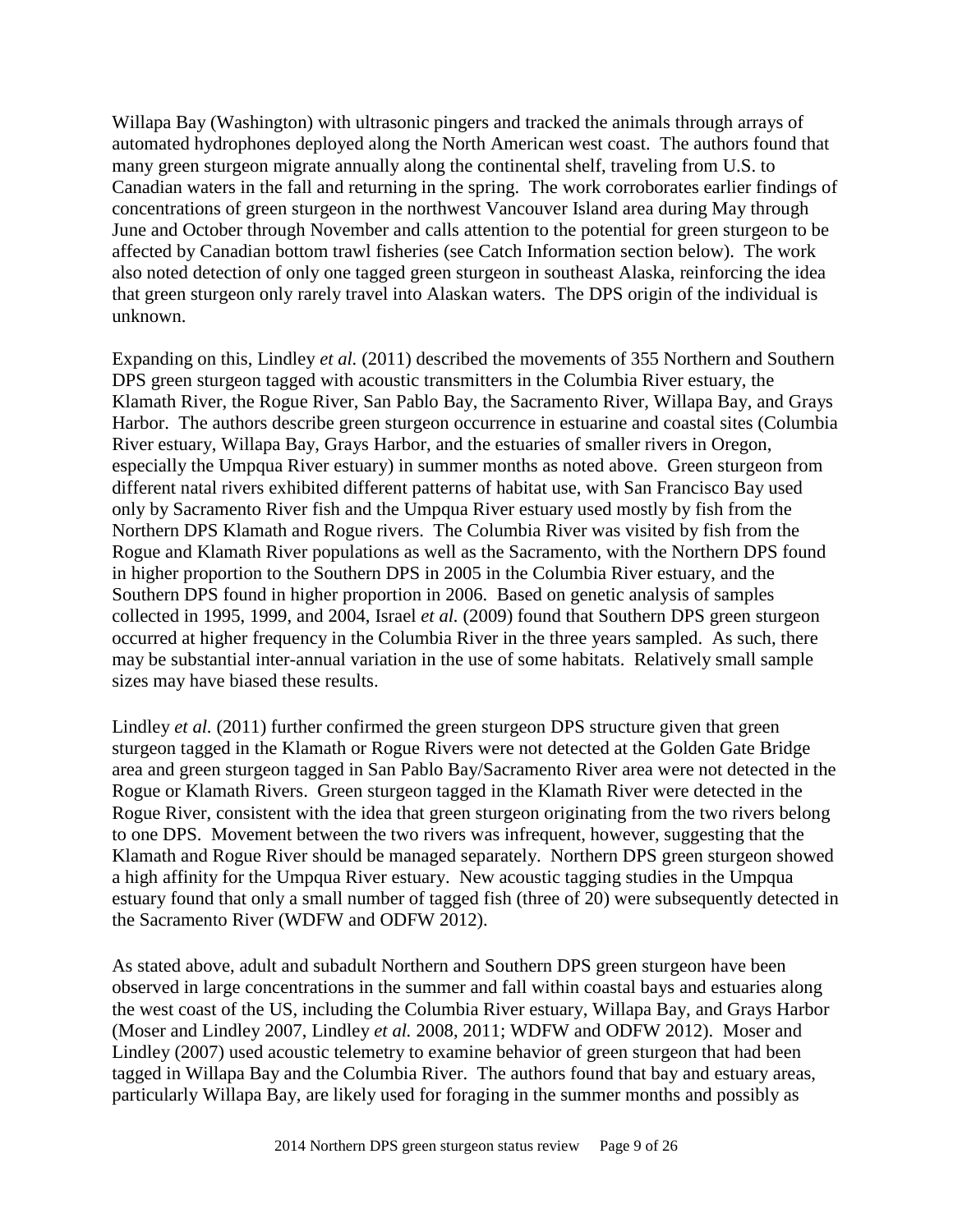thermal refugia (Moser and Lindley 2007). Recent fieldwork indicates that green sturgeon generally inhabit specific areas of coastal estuaries near or within deep channels or holes, moving into the upper reaches of the estuary, but rarely into freshwater (WDFW and ODFW 2012). Green sturgeon in these estuaries may move into tidal flats areas, particularly at night, to feed (Dumbauld *et al.* 2008). The Northern and Southern DPSs both display intra-population level diversity in spatial and temporal use of coastal estuaries that somewhat corresponds to size and does not correspond perfectly with natal origin (Lindley *et al.* 2008, 2011). Intra- and interestuary movement of green sturgeon occurs, for example, within Willapa Bay and between Willapa Bay and the Columbia River (Moser and Lindley 2007; WDFW and ODFW 2012).

### *2c) Genetic Information*

The last status review showed strong genetic division between North American green sturgeon in Northern DPS (Rogue, Klamath and Umpqua Rivers) and Southern DPS (Sacramento River plus San Pablo Bay areas plus the Columbia River). The reason behind the Columbia River fish grouping with the Southern DPS is presumed to be a result of study design or learned migratory or feeding behavior (e.g., Southern DPS green sturgeon use the Columbia River disproportionately more than Northern DPS fish).

Israel *et al*. (2009) detailed the genetic analysis of 20 collections of green sturgeon samples using 10 microsatellite loci to examine the DPS composition in different estuaries along the US west coast. The samples studied were collected from the Sacramento (N=266; 2002-2006), Klamath (N=124; 1998, 2001, 2003), and Rogue (N=113; 2000, 2002, 2004) River spawning populations as well as from non-spawning, estuary sites including San Pablo Bay (CA) (N=219; 2001,2004) in the south, and Winchester Bay (OR) (N=119; 2000, 2002), Columbia River (WA) (N=175; 1995, 1999, 2004), Willapa Bay (WA) (N=98; 2003), and Grays Harbor (WA) (N=82; 2005) in the north. The study upholds the distinction between Northern and Southern DPS spawning rivers.

The areas sampled differed in the composition of Northern and Southern DPS green sturgeon. Overall, the majority of individuals in northern estuaries originated from the threatened Southern DPS, except for in Winchester Bay and Grays Harbor. Winchester Bay had a large range in stock composition (0.16–0.55 originating from the Southern DPS) between years and sampling methods, so no generalization could be made. Grays Harbor had nearly equal proportions of Northern and Southern DPS green sturgeon, with slightly more Northern DPS (0.54–0.59) than Southern DPS green sturgeon. The Columbia River and Willapa Bay had more Southern (0.69– 0.88) than Northern DPS green sturgeon. San Pablo Bay samples were almost exclusively from Southern DPS green sturgeon. This mixed composition in northern estuaries means that conservation efforts must include all estuaries throughout the range of the North American green sturgeon.

## *2d) Distribution Summary*

The information presented above on the distribution of Northern DPS green sturgeon indicates that green sturgeon are constrained in distribution during the freshwater stages of their lifehistory. While confirmed spawning mainly occurs in only two river systems, populations in these rivers are not genetically distinct from one another and there is gene flow between the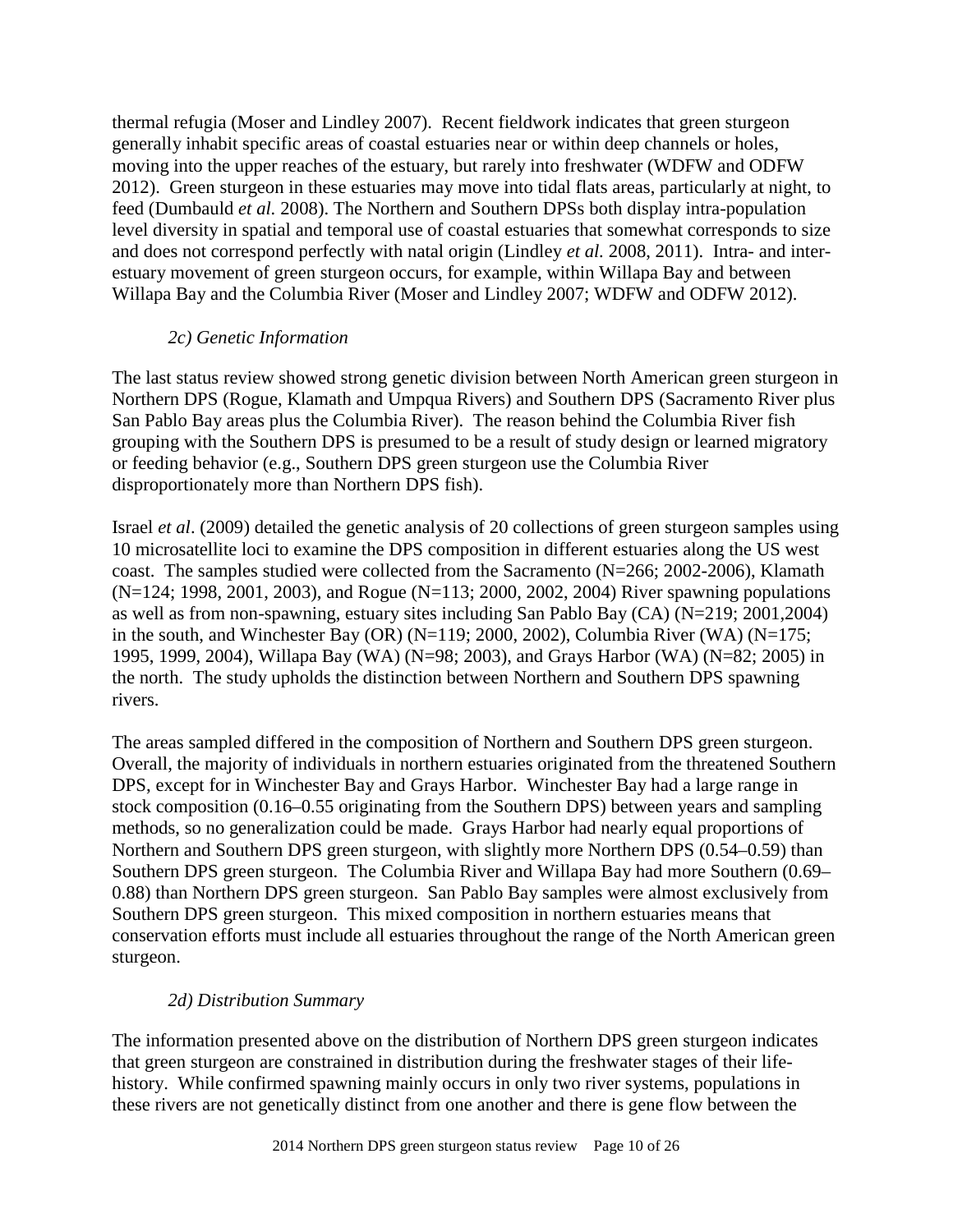populations. In comparison, the Southern DPS spawns in only one river system, so the resiliency of the Northern DPS is higher in comparison. Within the Klamath and Rogue Rivers, limited occupancy in specific locations or holding areas may contribute to the vulnerability of the Northern DPS. During the marine phase of their life-history, Northern DPS green sturgeon occur over a broader geographic area. The geographic constraint of Northern DPS green sturgeon during their freshwater phase suggests a certain degree of vulnerability, leading to the conclusion that the DPS should remain a Species of Concern.

## *3) Life-history characteristics: Vulnerable life history strategies (e.g., low fecundity, late maturity, slow growth), resilience to environmental variability and catastrophes, and loss of unique life-history traits.*

Like all sturgeons, Northern and Southern DPS green sturgeon have inherently vulnerable life history characteristics that include late maturity and non-annual reproduction. Both DPSs also rely upon specific habitats within rivers for spawning and require specific habitat characteristics (e.g., appropriate flow and temperature) for successful spawning and recruitment as detailed in the previous section. No additional new information on life-history characteristics is available. Based on this lack of new information, the status of the Northern DPS as a Species of Concern should remain unchanged.

# *4) Threats: Extraction and harvest, habitat degradation and loss, disease, predation, and other natural or man-made factor*

The 2005 review recognized loss of spawning habitat, water diversions and associated impacts of reduced flows, changed flow regimes, increased water temperatures and reduced oxygen concentrations as well as impacts from land-use changes and increased sedimentation as the major threats to the Northern DPS. Harvest was also a concern. Table 1 presents a summary of the threats recognized in the 2005 review as well as the updated information available and discussed in this review. Limited new information was available for this review on the impact of flow regimes, water temperatures, dissolved oxygen, land-use, and sedimentation. New threats identified in this review include incidental capture in estuary, coastal, and ocean environments and the impact of post-release mortality, chemical applications in Washington estuaries, climate change and its impact on flow and temperature in spawning rivers, and development of offshore and nearshore kinetic energy projects as described below. As in Adams *et al.* (2002, 2007) and BRT (2005), the lack of information on population abundance adds difficulty to assessing the impact of the threats outlined below.

# *4a) Extraction and Harvest*

Past and present commercial and recreational fishing as well as poaching were recognized in the last review as factors that pose a threat to the green sturgeon. No estimate of an annual rate of mortality due to poaching has become available since the last review. The threat posed by commercial and recreational fishing has likely decreased given that intentional lethal take of green sturgeon has been prohibited through fishing regulations. Regulations prohibit retention of North American green sturgeon in California, Oregon, and Washington state fisheries and in federal fisheries in the US and Canada (see below for additional details on regulations). These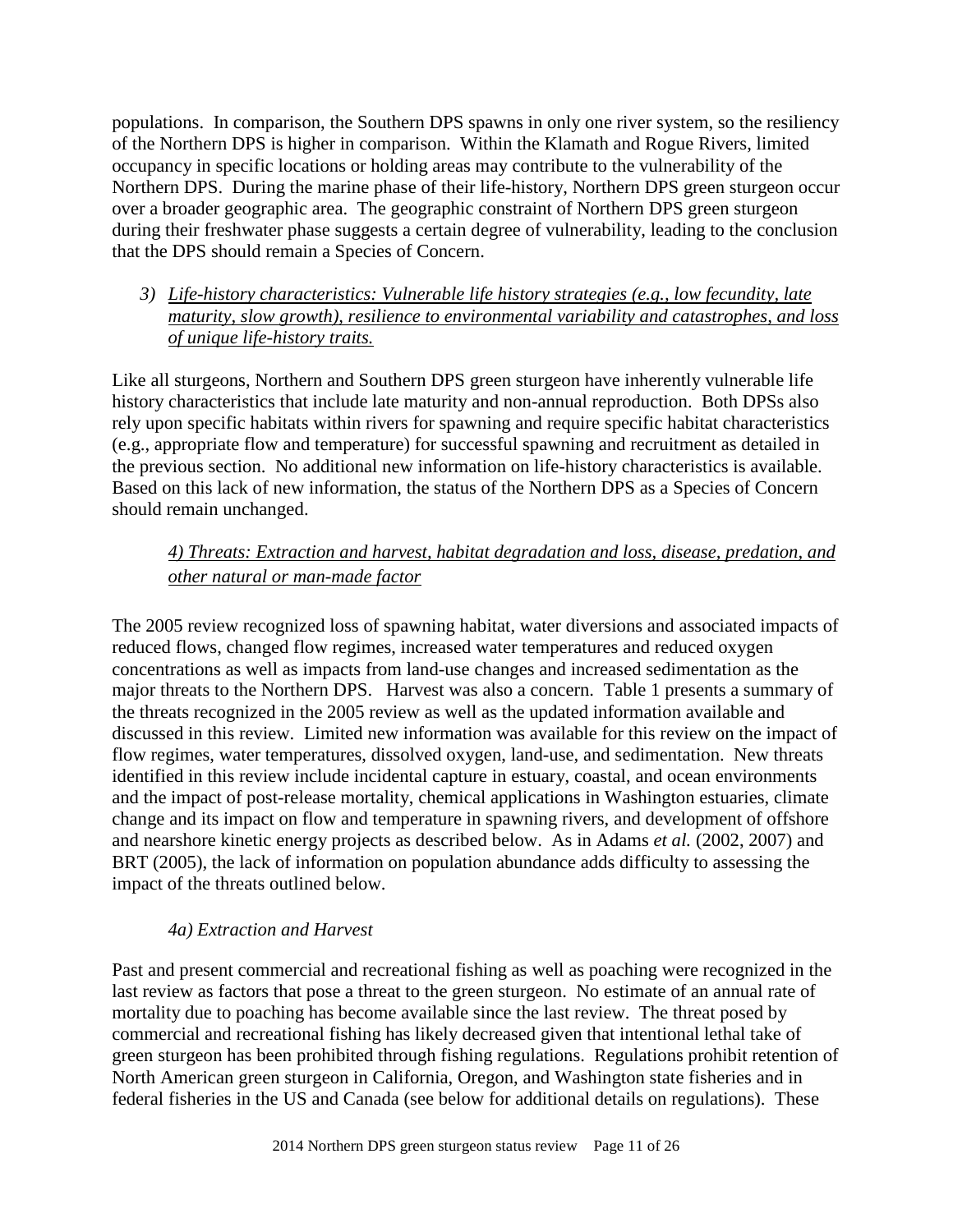regulations pertain to the range of both Southern and Northern DPS green sturgeon to address the possibility of capture of the threatened Southern DPS throughout the coast.

### *State fisheries*

Retention of green sturgeon is not currently permitted in any state fishery. As of 2006, WDFW and ODFW prohibited the commercial retention and sale of green sturgeon in the Columbia River and WDFW subsequently made this commercial restriction effective state-wide. Oregon permitted the sale of green sturgeon incidentally caught during commercial ocean fisheries and coastal estuarine shad fisheries up until January 1, 2010. The retention of green sturgeon in the Columbia River recreational fisheries was prohibited effective January 1, 2007 and WDFW subsequently made this recreational restriction effective statewide. ODFW made the closure effective statewide in all waters outside the Columbia River on March 15, 2010. In California, take and possession of green sturgeon in the sport fishery has been prohibited since 2006 and commercial harvest of any sturgeon species has been prohibited since 1917, with prohibitions on and off from 1901-1916 (pers. comm. with Marty Gingras, CDFW, June 11, 2013 and November 16, 2013).

Although regulations prohibit retention and management measures have been established to minimize catch, green sturgeon are incidentally encountered in state fisheries. State officials performed observations of commercial fisheries in 2011 and 2012 in the lower Columbia River and Grays Harbor and Willapa Bay estuaries to detect rates of encounters with green sturgeon. Encounters occurred mostly in the summer/fall period. Most encounters were observed in Willapa Bay (WDFW and ODFW 2012). Commercial fisheries in Grays Harbor and Willapa Bay likely encounter several hundred Northern DPS green sturgeon annually (pers. comm. with Kirt Hughes, WDFW May 28, 2013). Washington non-tribal marine commercial fisheries data (2003-2012) indicate a small number of green sturgeon incidentally encountered with no discernible pattern or trend among ports or years reported.

Agency statistics from self-reporting and direct observation give additional information about green sturgeon encounters in recreational fisheries in Washington and Oregon. In 2011, a total of 259 individual green sturgeon were encountered by recreational fisheries in the lower Columbia River (WDFW and ODFW 2012). This number is on the higher end of what is generally observed annually (see Table 2 in WDFW and ODFW 2012). A small number of green sturgeon  $(\leq 10)$  are still annually retained in this fishery due to misidentification (as white sturgeon). This number is far fewer than the number of animals that were retained before retention was prohibited in 2007 (up to 533 individuals in 1985). Of the 259 individuals encountered, 36 would be expected to be Northern DPS green sturgeon based on the higher range estimate of Israel *et al.* (2009). In Washington recreational fisheries outside of the Columbia River, up to 64 Northern DPS green sturgeon may be encountered annually (pers. comm. with Kirt Hughes, WDFW May 28, 2013). Angler self-reported data from Oregon indicate encounters of green sturgeon at low but fluctuating levels, from a high of 209 individual green sturgeon in 1996 to a low of 12 individuals in 2010 and 0 in 2011 (in WDFW and ODFW 2012). Most of the captures occurred in Tillamook River and Bay and the Umpqua River and Bay sport catch areas. We are aware of one record of a green sturgeon caught and released in the Puget Sound bottomfish fishery in 2008 (unpublished WDFW RecFin data, from Eric Kraig, WDFW, January 7, 2014). No additional green sturgeon have been recorded in Washington coastal and Puget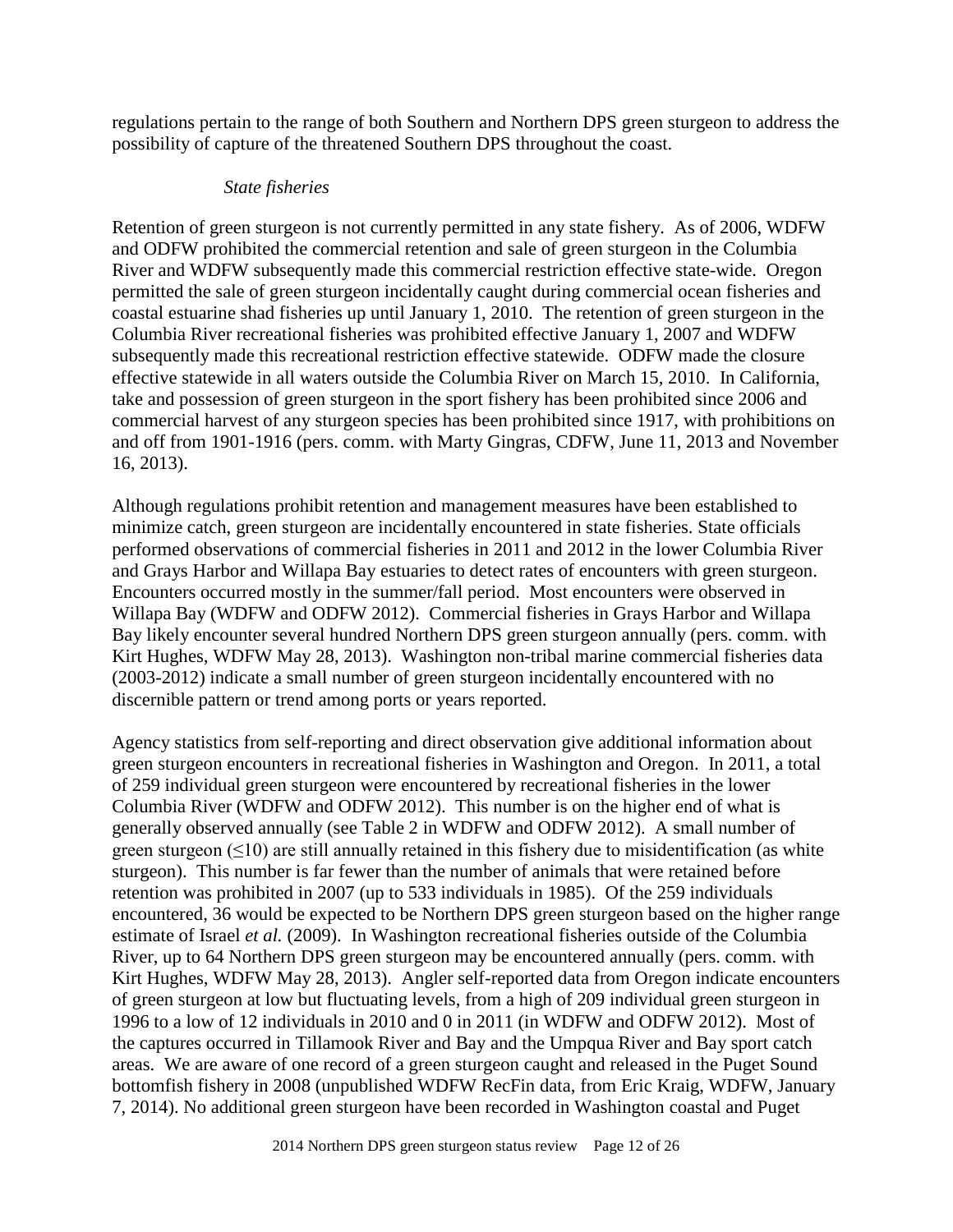Sound recreational fisheries (outside of Willapa Bay and Grays Harbor) since the 2007 closure to retention, although anglers are only required to report fish kept, not those released.

New information indicates a correction is needed regarding historic and present fishing in Willapa Bay. The 2002 status review (Adams *et al.* 2002) and the 2005 update (BRT 2005) as well as Adams *et al.* (2007) makes reference to Treaty catch of green sturgeon in Willapa Bay in 1986, 1994 and 1998. After further investigation, it has been discovered that these catches did not occur in Willapa Bay (pers. comm. with Will Beattie, Northwest Indian Fisheries Commission, July 2, 2013). Treaty fisheries for green sturgeon have never occurred in Willapa Bay and do not occur at present. Thus, reference to tribal fisheries in Willapa Bay in the rule regarding take prohibitions for the Southern DPS (75 FR 30714; June 2, 2010) was erroneous.

Green sturgeon are encountered in the state-regulated California halibut bottom trawl fishery in coastal marine waters. From 2002 through 2010, an estimated 104 to 786 green sturgeon encounters occurred per year in the fishery (Al-Humaidhi *et al.* 2012). The majority of the green sturgeon encountered likely belong to the Southern DPS, based on the location of the encounters (primarily in coastal marine waters adjacent to San Francisco Bay) (Al-Humaidhi *et al.* 2012) and genetic data (NMFS 2012).

In Alaska, green sturgeon is listed as a "nominee" species in the State of Alaska Wildlife Action Plan and designated as a "Species of Greatest Conservation Need" under the Aquatic Habitat Implementation Plan, which is part of the Comprehensive Wildlife Conservation Strategy. The Alaska Department of Fish and Game (ADFG) indicates that information about green sturgeon is limited to a few anecdotal reports of sightings and captures in Alaska waters, mostly in Alaska District 8 and District 11 (encompassing the mouths of the Stikine and Taku, respectively) driftnet fisheries. ADFG has received no reports of regular sightings of sturgeon or any indication of breeding activity in these areas.

## *Tribal and First Nations fisheries*

Data from tribal catch of green sturgeon was used in the original assessment to understand the status of the Northern DPS. Catch data from the Yurok tribe did not show declining catch or CPUE in the last status review (Adams *et al.* 2007). Tribal catch of Northern DPS still occurs in the Klamath, and tribes outside of this river incidentally capture Northern DPS green sturgeon.

The Yurok Tribal fishery is conducted in a 44 mile stretch of the Klamath River from the mouth to above the confluence with the Trinity River (pers. comm. with Dave Hillimeier, Yurok Tribe, December 3, 2013). The seasonal (spring and fall) fishery for Northern DPS green sturgeon is regulated by a strict bag limit of one sturgeon per day in season. Green sturgeon larger than 6 feet total length must be released and any green sturgeon retained cannot be commercially sold. It is difficult to assess trends in abundance of the Northern DPS using recent data from the fishery because of increasingly strict fishery regulations that constrain catch. Tribal biologist have run a tagging program to study Northern DPS green sturgeon movements since 2002 (Benson *et al.* 2007; McCovey *et al.* 2009, 2010) and have been undertaking cooperative work using Dual Frequency Identification Sonar (DIDSON) surveys to obtain abundance estimates (Mora 2012).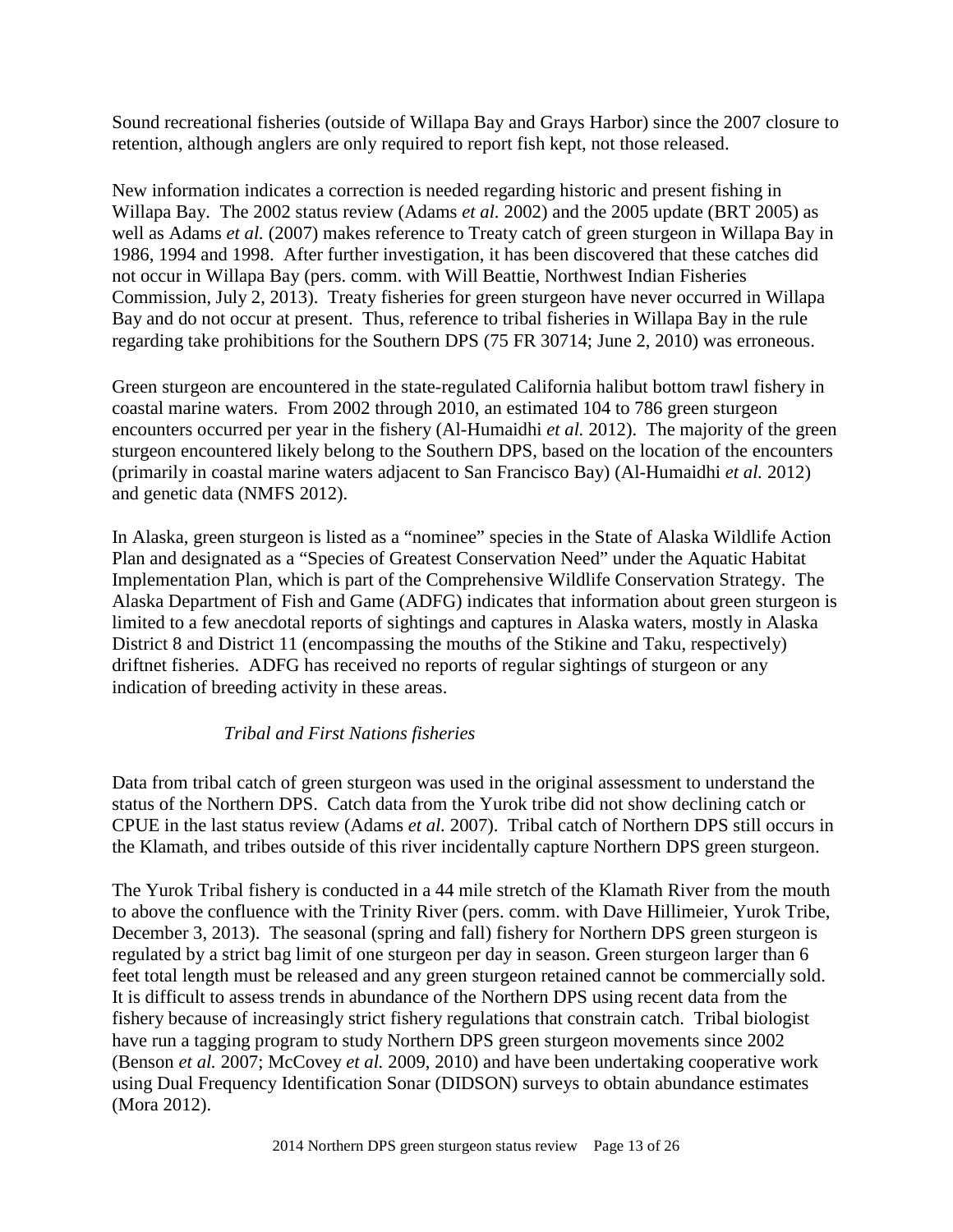Retention of green sturgeon in the Quinault Nation fisheries (Washington waters including Chehalis River and Grays Harbor) was prohibited in 2006. Green sturgeon are encountered in Quinault white sturgeon set and gillnet fisheries, primarily in summer, and are released alive (pers. comm. with Joe Schumacker, Quinault Tribe, December 18, 2013). Ghost fishing affects green sturgeon in this area and efforts are underway to remove derelict gear from area waters.

There are no additional new data available on other tribal or First Nations catch, outside of the one catch record in the Fraser River recorded by the FRCS monitoring database mentioned above.

#### *National fisheries*

In Canada, green sturgeon are occasionally encountered by commercial bottom trawlers, with most catches recorded off the north or southwest ends of Vancouver Island. Green sturgeon are also encountered in recreational hook and line white sturgeon and salmon gillnet and seine fisheries in the Fraser River at low encounter rates. Green sturgeon is listed as a species of Special Concern under Canada's Species at Risk Act (SARA) and is protected by the federal Fisheries Act. A Management Plan for the species is required under the Species at Risk Act, and is currently under development.

Currently, Canada prohibits retention of green sturgeon in recreational and commercial fisheries, and all commercial fisheries are required to release by-catch at sea with the least possible harm. The commercial groundfish bottom trawl fishery has 100% at-sea observer coverage, while the commercial hook and line/trap groundfish fisheries have 100% at-sea monitoring as either observers or electronic monitoring. Dockside monitoring is also in place for groundfish (i.e., groundfish trawl, rockfish hook and line, sablefish, halibut, lingcod and dogfish). This monitoring, in addition to logbooks, enables more accurate accounting of green sturgeon bycatch in these fisheries. Habitat protection may be provided in the marine environment, secondarily, by fisheries closures established to protect large areas of significant bottom habitat (e.g., rockfish conservation areas and groundfish bottom trawl closures). Additionally, standard operating practices for industries and regulatory agencies with authority in the Fraser River have been developed to mitigate impacts to freshwater habitat for green sturgeon.

Directed take of green sturgeon in US fisheries was prohibited as a result of the 4(d) protective regulations issued in 2010 (75 FR 30714; June 2, 2010). Green sturgeon are, however, incidentally encountered in the west coast Pacific Groundfish fisheries, including the Limited Entry (LE) groundfish bottom trawl sector and the at-sea Pacific hake/whiting sector (at-sea hake sector) (Al-Humaidhi *et al.* 2012). Incidental catch of green sturgeon in these fisheries has varied over the years. The LE groundfish bottom trawl sector encountered an estimated 0 to 43 green sturgeon per year from 2002 through 2010 (Al-Humaidhi *et al.* 2012). Based on the location of the encounters and data on green sturgeon stock composition in marine and coastal estuarine waters, the majority of the green sturgeon encountered likely belong to the Southern DPS (NMFS 2012), but more extensive genetic sampling of encountered animals is needed. Most of the fish were released alive. In the at-sea hake sector, three green sturgeon were encountered from 1991 through 2011 and all had died (Al-Humaidhi *et al.* 2012; NMFS 2012).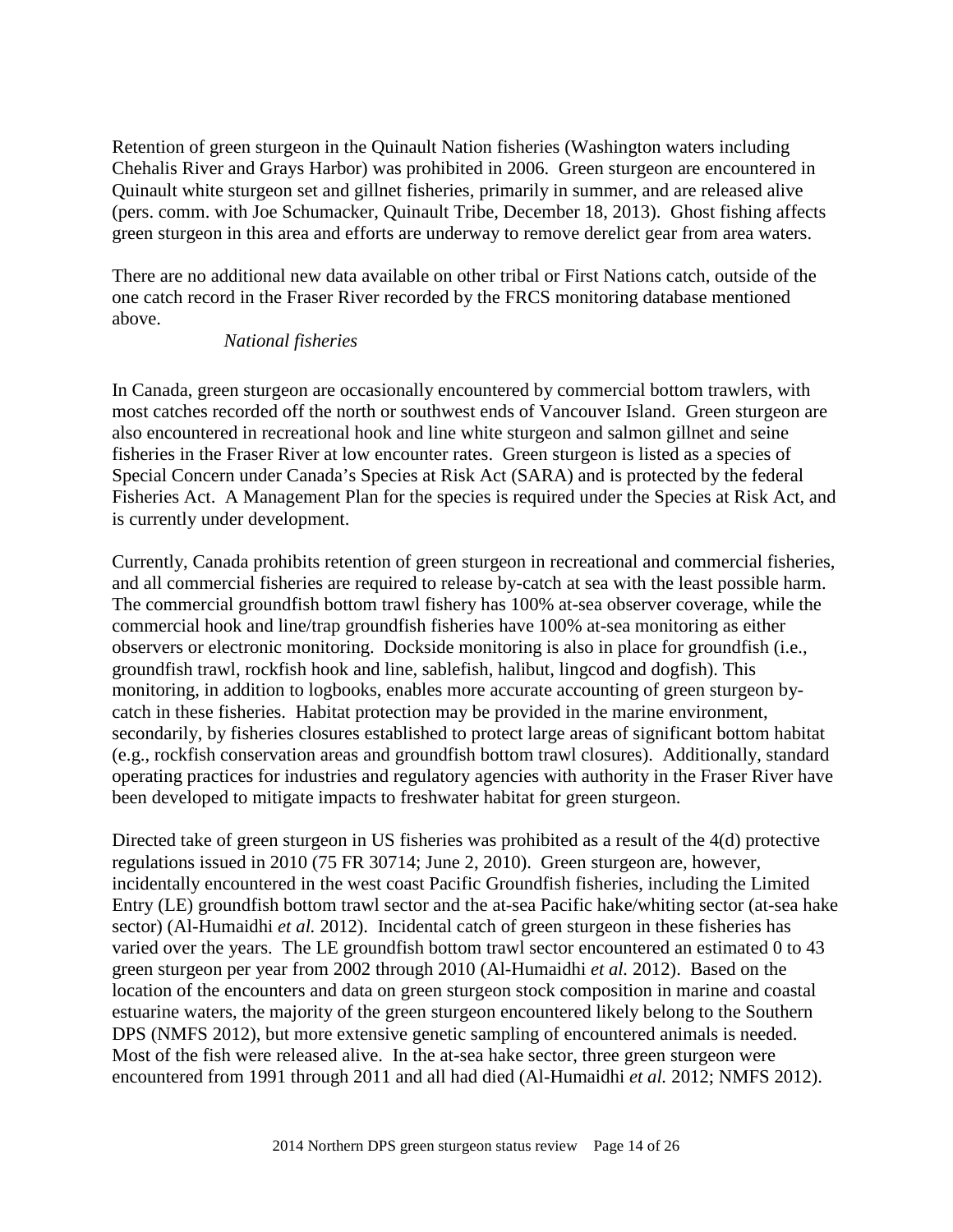Data are not available to determine if the fish belonged to the Southern DPS or Northern DPS. The impact of these fisheries on green sturgeon populations is thought to be small (NMFS 2012).

The North Pacific Groundfish Observer Program, which observes Federal groundfish fisheries off Alaska, has recorded rare encounters with green sturgeon in trawl fisheries in the Bering Sea. Two green sturgeon were encountered in 2006 (Colway and Stevenson 2007) and one in 2009 (pers. comm. with Brian Mason, NMFS, June 4, 2009; NMFS 2012). All of the green sturgeon encountered were observed dead. It is unknown whether the green sturgeon encountered belonged to the Northern DPS or the Southern DPS.

### *4b) Incidental capture and conservation measures*

As described above, while the retention of green sturgeon is currently prohibited in state and federal fisheries, by-catch and incidental take still occurs in state, federal, and tribal fisheries. Assessing the potential impact of by-catch handling of green sturgeon in commercial and recreational fisheries requires an understanding of by-catch mortality in different gear types. While immediate mortality can be more directly measured and detected and is expected to be low, some delayed mortality may occur. The issue of delayed, post-release mortality requires further study. An existing study suggests by-catch mortality estimates of 5.2% in commercial gillnet fisheries and 2.6% in recreational hook and line fisheries (Robichaud *et al.* 2006). Bycatch mortality in commercial trawl fisheries has not been estimated. Efforts made by state and federal agencies to monitor, minimize, and evaluate the effects of fisheries capture of green sturgeon are ongoing and studies to better understand the circumstances under which by-catch mortality increases are needed to guide fishery management efforts.

Outreach by all state agencies has been undertaken regarding green sturgeon catch and handling regulations. State commercial and sport fishing rules pamphlets indicate prohibitions on green sturgeon retention. These regulations as well as posters at boat launch and bank fishing sites also offer information on distinguishing between green and white sturgeon. WDFW requires commercial gillnet fishers in Willapa Bay and Grays Harbor to report all green sturgeon encounters. In 2012, WDFW deployed onboard commercial fishing vessel monitoring. All fishermen in the Willapa Bay and Grays Harbor region must also attend a Fish Friendly Best Fishing Practices class. Monitoring of commercial fisheries in the Columbia River has occurred annually since 2002 and has increased in scope in recent years. Since January 2004, the California Halibut trawl fishery has carried federal observers who record all green sturgeon encounters, although coverage rates have been fairly limited (Al-Humaidhi *et al.* 2012). The Federal groundfish fisheries are observed at higher rates and data indicate fewer encounters with green sturgeon as compared to the California Halibut fishery (Al-Humaidhi *et al.* 2012).

The ESA 4d Rule provides an exemption from take prohibitions for Southern DPS green sturgeon for commercial and recreational fisheries if state agencies submit a Fishery Management and Evaluation Plan (FMEP) (75 FR 30714; June 2, 2010). The FMEP has nine required elements, including setting maximum incidental take levels that will not reduce survival or recovery of the Southern DPS, effective monitoring and evaluation planning, enforcement, and education, and reporting of the amount of incidental take on a biannual basis (75 FR 30714; June 2, 2010). Washington has submitted a draft FMEP and Oregon and California may submit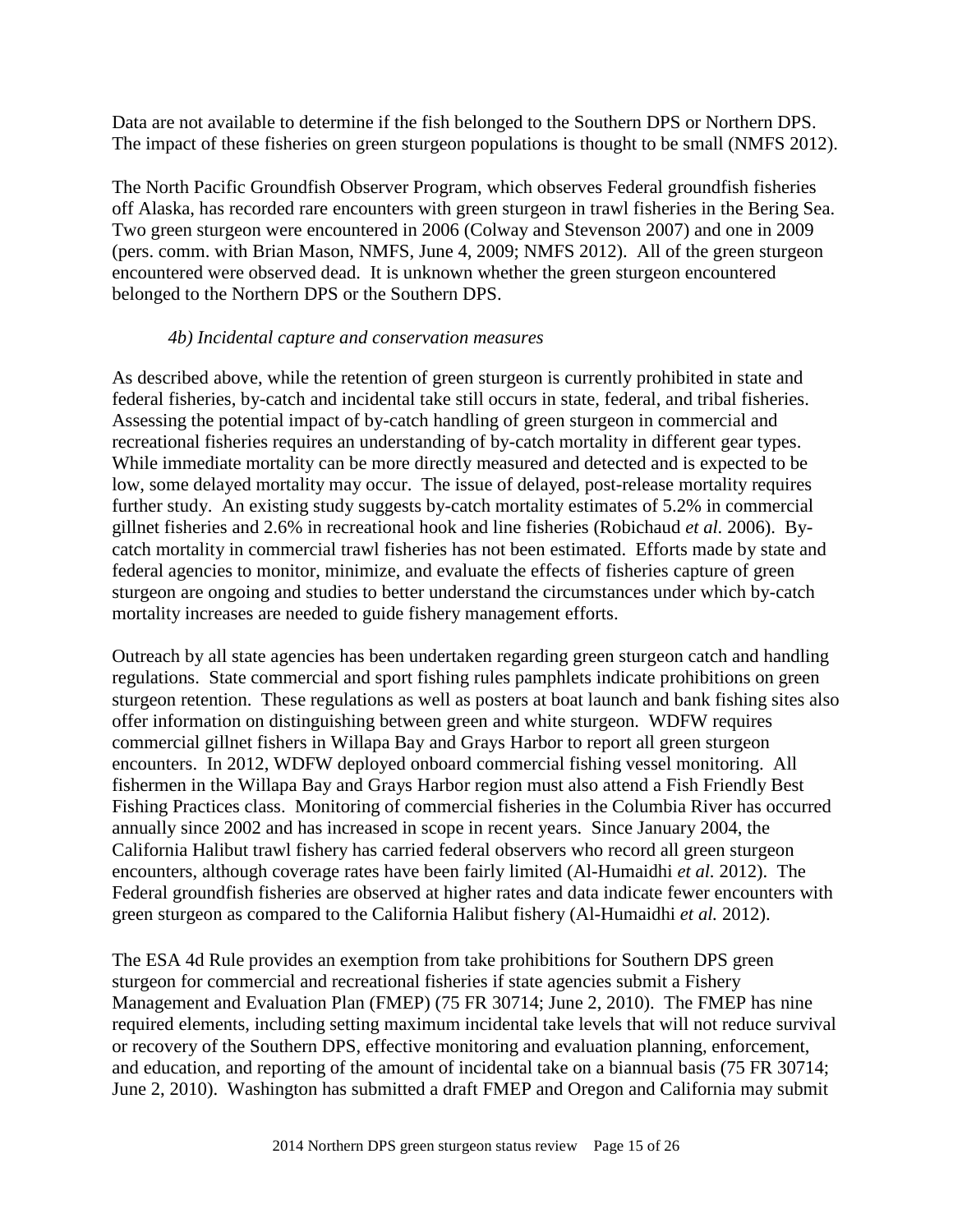plans in the future. Through the FMEP process and the NOAA Fisheries observer programs recording of green sturgeon by-catch in certain fisheries, a more comprehensive understanding of the total by-catch of green sturgeon, and ways to mitigate it, will be available.

### *4c) Additional Threats*

The application of chemicals and pesticides to control burrowing shrimp (i.e., ghost shrimp *(Neotrypaea californiensis)* and mud shrimp *(Upogebia pugettensis*)) populations in Washington estuaries may still pose a threat to green sturgeon. The chemical carbaryl has been used for this purpose in Willapa Bay and Grays Harbor because of the threat of burrowing shrimp to oyster aquaculture farming. Since green sturgeon feed on these shrimp, a potential negative impact from carbaryl application may occur through the limitation of prey availability, but the impact is thought to be small (Dumbauld *et al.*, 2008). Exposure to carbaryl also may make green sturgeon more vulnerable to predation (NMFS 2009). An out-of-court settlement in response to litigation on carbaryl application mandated a phase-out of carbaryl use (pers. comm. with Bruce Kauffman, WDFW, September 9, 2013). While use has been reduced, it has not been phased-out altogether (pers. comm. with Bruce Kauffman, WDFW, September 9, 2013). University of Washington researchers are studying the impacts on sturgeon of the chemical imidacloprid, a proposed alternative to carbaryl that may come into use in 2014, but information from this study was not yet available at the time of writing.

Climate change has the potential to impact green sturgeon in the future. Water flow and temperature are important factors influencing green sturgeon spawning and recruitment success and may be impacted by climate change. Changing ocean conditions could also impact green sturgeon since subadults and adults use ocean habitats for migration and potentially for feeding. Based on their use of coastal bay and estuarine habitats, subadults and adults can occupy habitats with a wide range of temperature, salinity, and dissolved oxygen levels (Kelly *et al.* 2007; Moser and Lindley 2007). Ocean acidification may also impact important components of the diet of green sturgeon (Dumbauld *et al.* 2008).Climate change modeling predictions for the Klamath River basin suggest warming temperatures, decreased snowpack, and changes in vegetation cover over the next century (Barr *et al.* 2010). Flow regimes in rivers will also likely change with a changing climate (Moyle 2012). In the Klamath and Trinity Rivers, river flow may peak earlier in the spring and resulting changes in river flow and temperature could alter the timing of adult and juvenile entry and exit. Moyle *et al.* (2012) found that Northern DPS green sturgeon in the Klamath River could be highly vulnerable to the effects of climate change due to their limited temperature tolerance and dependence on flow regimes as well as other vulnerability factors assessed.

Investigations in recent years have focused on the impact of the removal of several dams in the range of the Northern DPS. Removal of four dams on the lower Klamath River will likely favorably impact green sturgeon over the long-term by restoring historic temperature and flow profiles (Hamilton *et al.* 2011). In the short-term, dam removal would increase sediment load in the river, which could adversely affect green sturgeon that remained in the mainstem of the Klamath River at the time of dam removal. However, much of the spawning and rearing habitat for green sturgeon occurs in an area where sediment concentrations are predicted to be lower and the timing of the dam removal will be such that the majority of the green sturgeon population in the Klamath River should not be in the river when the dams are removed (Hamilton *et al.* 2011).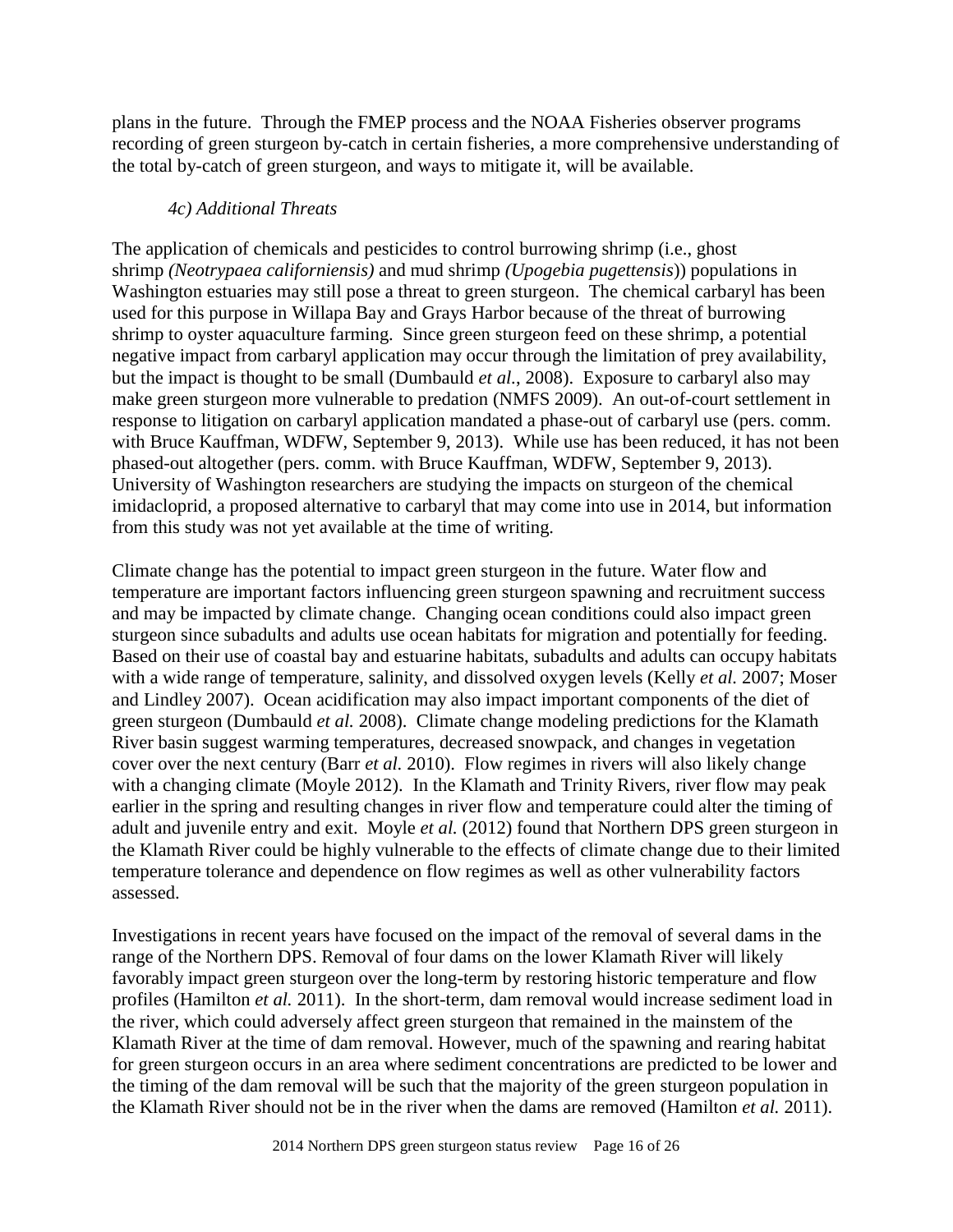The Savage Rapids Dam on the Rogue River was removed in 2009. Removal could have a small, positive impact on green sturgeon only in high flow years since most green sturgeon in the Rogue River generally spawn well below the area where the dam was removed (pers. comm. with Daniel Erickson, ODFW, December 17, 2013).

WDFW and ODFW (2012) noted two issues that may affect prey resources for green sturgeon in coastal bays and estuaries. Over the past five years, the presence of Japanese eelgrass (*Zostera japonica*) has increased in the upper intertidal mudflats in coastal estuaries of Northern California, Oregon, and Washington (in ODFW and WDFW 2012). This negatively impacts habitat for burrowing shrimp, which are a major component of the green sturgeon diet in these estuaries. Information is not yet available regarding the impacts of these changes on green sturgeon. An invasive isopod affecting blue mud shrimp (*U. pugettensis*) in northern estuaries (Chapman *et al.* 2012) could have an impact on green sturgeon prey resources, but the issue requires additional research to understand the impact (pers. comm. with Olaf Langness, WDFW, and Brett Dumbauld, USDSA-ARS, May 22, 2013).

An emerging threat is the development and operation of offshore and near shore kinetic energy projects. Impacts of such projects on green sturgeon could occur due to direct mortality or habitat loss and sensitivity to low levels of electromagnetic fields associated with the operations that could impact migration and habitat use (Nelson *et al.* 2008). A proposed wave energy project off of Reedsport, OR was being evaluated for impacts on green sturgeon migration and habitat use. Habitat use by green sturgeon in the area was to be tracked before and after the wave energy buoy installation occurred (pers. comm. with Daniel Erickson, ODFW, June 17, 2013). Unfortunately, the proposed project was terminated before this study was completed. Additional kinetic energy projects have been proposed in the Columbia River and off the Oregon coast. Habitat use studies such as the one described above are needed to evaluate the impacts of these proposed projects on green sturgeon.

Dredging in rivers could have an impact on green sturgeon, but few studies have looked at specific impacts. Parsley (2009) used acoustic receivers to examine green sturgeon distribution in Baker Bay and the Ilwaco channel (Columbia River) during September and October when maintenance dredging was expected to occur. Both DPSs were present in the area during the period surveyed. Although green sturgeon were detected for only a short period, consistent with findings of earlier studies that green sturgeon make rapid and extensive intra-estuary movements, dredging in the area would need to consider impacts on green sturgeon.

Steller sea lions (*Eumetopias jubatus*) are known to feed on sturgeon in the Columbia River. Observations by the U.S. Army Corps of Engineers have recorded only white sturgeon being consumed (WDFW and ODFW 2012). In 2009, however, a photograph of a sea lion eating a green sturgeon was taken in the Rogue River. Researchers in Washington and Oregon have also reported puncture wounds and scrapes in green sturgeon consistent with a pinniped attack. WDFW has also observed markings on green sturgeon that could be consistent with shark attack. The impact of predation on adult and subadult green sturgeon is unknown. Although sea lion abundance has increased, there is no new information to support that the threat of predation by sea lions or sharks has changed in severity since the last review.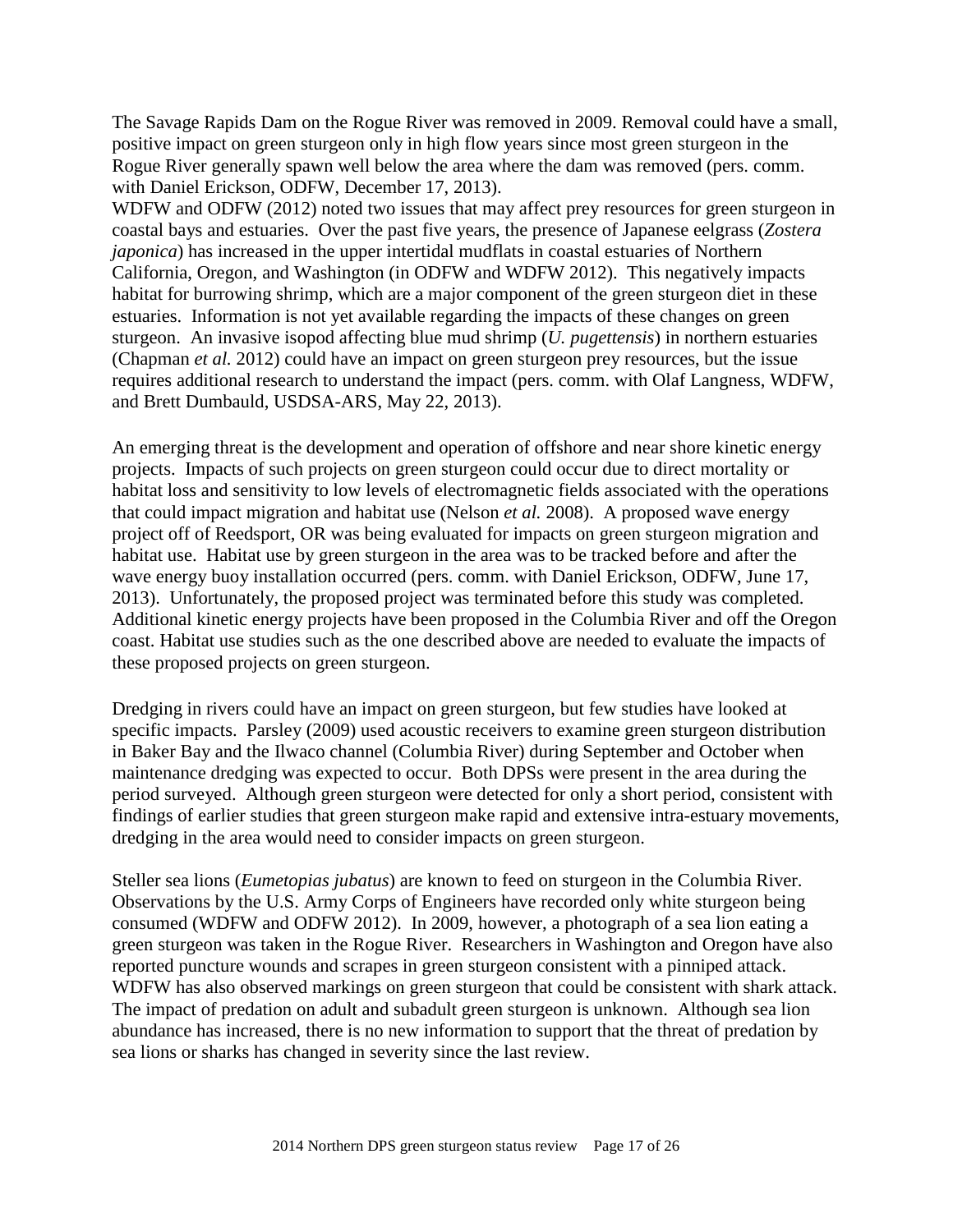#### 4d*) Threat summary*

The new information summarized above indicates that some threats, such as harvest, have decreased in severity. New threats, such as chemical applications, climate change, and kinetic energy projects have been identified. Limited new information was available for this review on the impact of flow regimes, water temperatures, dissolved oxygen, land-use, and sedimentation and the impact of these threats on the Northern DPS. Overall, the new information suggests that the Northern DPS should remain on the Species of Concern list, given the number of threats identified and current lack of population abundance trend data.

### *Conclusion*

The information presented in this review indicates that Northern DPS green sturgeon should remain a Species of Concern based on data about their abundance and productivity, distribution, and threats. Since the last status review, new information has become available to increase our understanding of the Northern DPS' biology, status, and threats and address the main concerns identified in the 2005 status review (i.e., the lack of population data and the threats of fisheries harvest and alterations to freshwater habitat). In general, the new information does not indicate an increase in the Northern DPS' vulnerability or in the severity of threats. Improvements have been made but threats and uncertainties remain. The Northern DPS primarily spawns in two river systems that are considerably geographically separated, adding resiliency. Within each river system, however, Northern DPS inhabit limited habitats with specific characteristics and depend upon appropriate water flow and temperature to reproduce and recruit, adding to their vulnerability. Marine phases of the life history occur over a broader geographic area than freshwater phases and may be less vulnerable. New research is yielding information upon which abundance estimates can be calculated and tracked and continued monitoring is essential. Threats to Northern DPS green sturgeon, including water and land-use management practices, chemical applications, and climate change persist. The threat of extraction and harvest has decreased but incidental capture continues to occur in state, Federal, and Tribal fisheries and little is known about the impact of post-release mortality on green sturgeon. Overall, our understanding of the species' status and biology has increased substantially and threats such as fisheries harvest have been reduced; however, the limited geographic occupancy during some life stages, remaining uncertainty about abundance, and persistent threats indicate that a Species of Concern classification is still warranted.

### *Literature cited*

Adams, P. B., C. B. Grimes, J. E. Hightower, S. T. Lindley and M. L. Moser. 2002. Status Review for the North American green sturgeon. NOAA, National Marine Fisheries Service, Southwest Fisheries Science Center, Santa Cruz, CA. 49 p.

Adams, P. B., C. B. Grimes, J. E. Hightower, S. T. Lindley, M. L. Moser, and M. J. Parsley. 2007. Population status of North American green sturgeon, *Acipenser medirostris*. Environmental Biology of Fishes 79:339-356.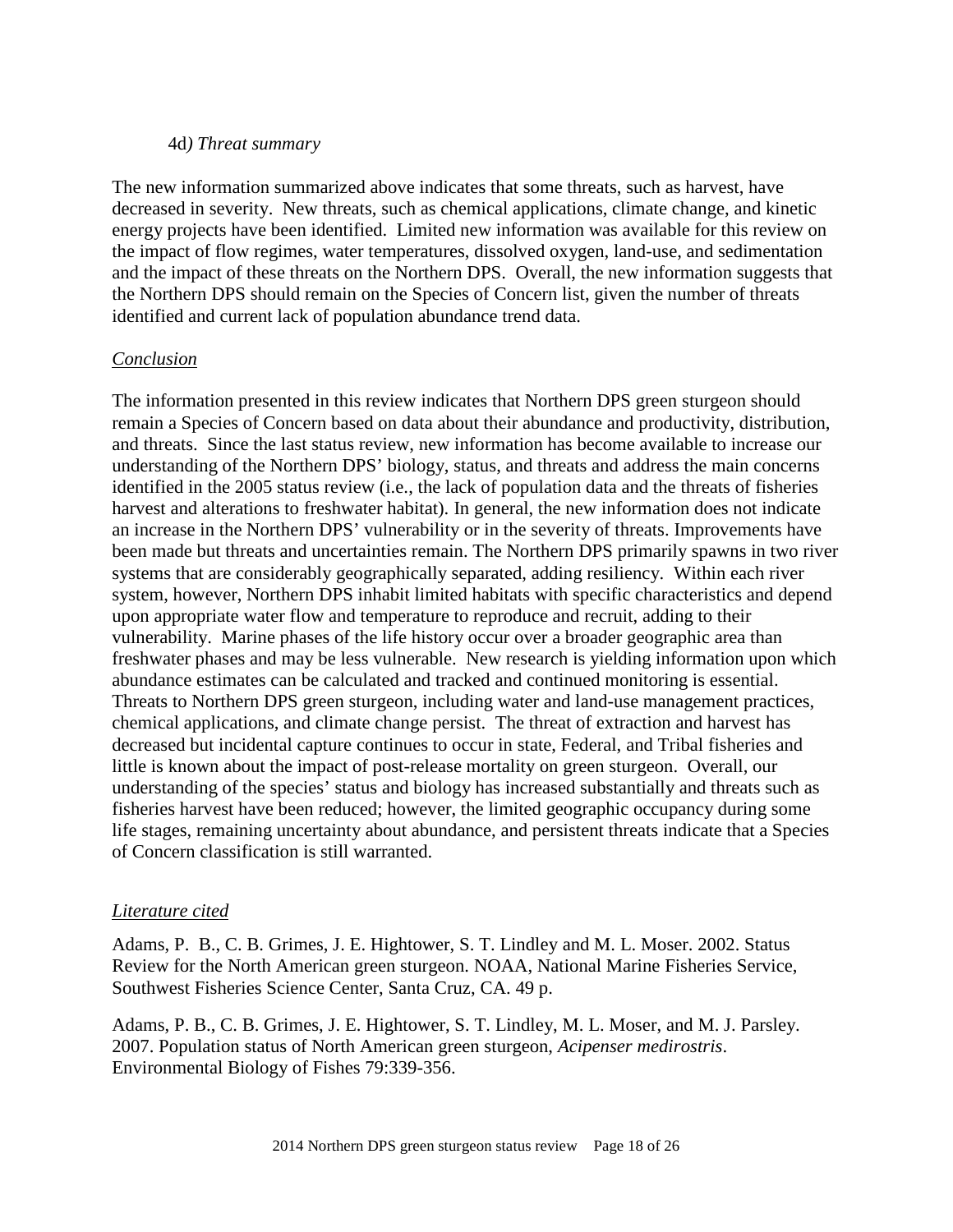Al-Humaidhi, A.W., M.A. Bellman , J. Jannot, and J. Majewski. 2012. Observed and estimated total bycatch of green sturgeon and Pacific eulachon in 2002-2010 U.S. west coast fisheries. West Coast Groundfish Observer Program. National Marine Fisheries Service, NWFSC, 2725 Montlake Blvd E., Seattle, WA 98112.

Allen, P. J. and J. J. Cech. 2007. Age/size effects on juvenile green sturgeon, *Acipenser medirostris*, oxygen consumption, growth, and osmoregulation in saline environments. Environmental Biology of Fishes 79:211-229.

Allen, P. J., B. Hodge, I. Werner and J. J. Cech. 2006. Effects of ontogeny, season, and temperature on the swimming performance of juvenile green sturgeon (*Acipenser medirostris*). Canadian Journal of Fisheries and Aquatic Sciences 63:1360-1369.

Allen, P. J., J. A. Hobbs, J. J. Cech, J. P. Van Eenennaam, and S. I. Doroshov. 2009. Using trace elements in pectoral fin rays to assess life history movements in sturgeon: estimating age at initial seawater entry in Klamath River green sturgeon. Transactions of the American Fisheries Society 138: 240-250.

Barr, B. R., M. E. Koopman, C. Williams, S. J. Vynne, R. Hamilton, and B. Doppelt. 2010. Preparing for Climate Change in the Klamath Basin. http://scholarsbank.uoregon.edu/jspui/bitstream/1794/10722/1/KlamCFFRep\_5-26- 10finalLR.pdf

Beattie, Will, Northwest Indian Fisheries Commission, WA. July 2, 2013. Personal communication via email with Melissa Neuman regarding an error in information used in the status review regarding Willapa Bay Tribal harvest.

Benson, R. L., S. Turo, and B. W. McCovey Jr. 2007. Migration and movement patterns of green sturgeon (*Acipenser medirostris*) in the Klamath and Trinity rivers, California, USA. Environmental Biology of Fishes 79:269-279.

Biological Review Team. 2005. Green Sturgeon (*Acipenser medirostris*) Status Review Update Biological Review Team. NOAA, National Marine Fisheries Service, Southwest Fisheries Science Center, Santa Cruz, CA. 31 p.

Chapman, J.W., B. R. Dumbauld, G. Itani, and J. C. Markham. 2012. An introduced Asian parasite threatens northeastern Pacific estuarine ecosystems. Biological Invasions 14:1221-1236.

Colway, C., and D. E. Stevenson. 2007. Confirmed records of two green stugeon from the Bering Sea and Gulf of Alaska. Northwestern Naturalist 88:188-192.

Dumbauld, B. R., D. L. Holden, and O. P. Langness. 2008. Do sturgeon limit burrowing shrimp populations in Pacific Northwest estuaries? Environmental Biology of Fishes, 83:283–296.

Erickson, D. L, ODFW, Newport, OR. June 17, 2013. Personal communication via phone with Phaedra Doukakis regarding potential impacts of wave energy projects off Oregon and current research to evaluate impacts.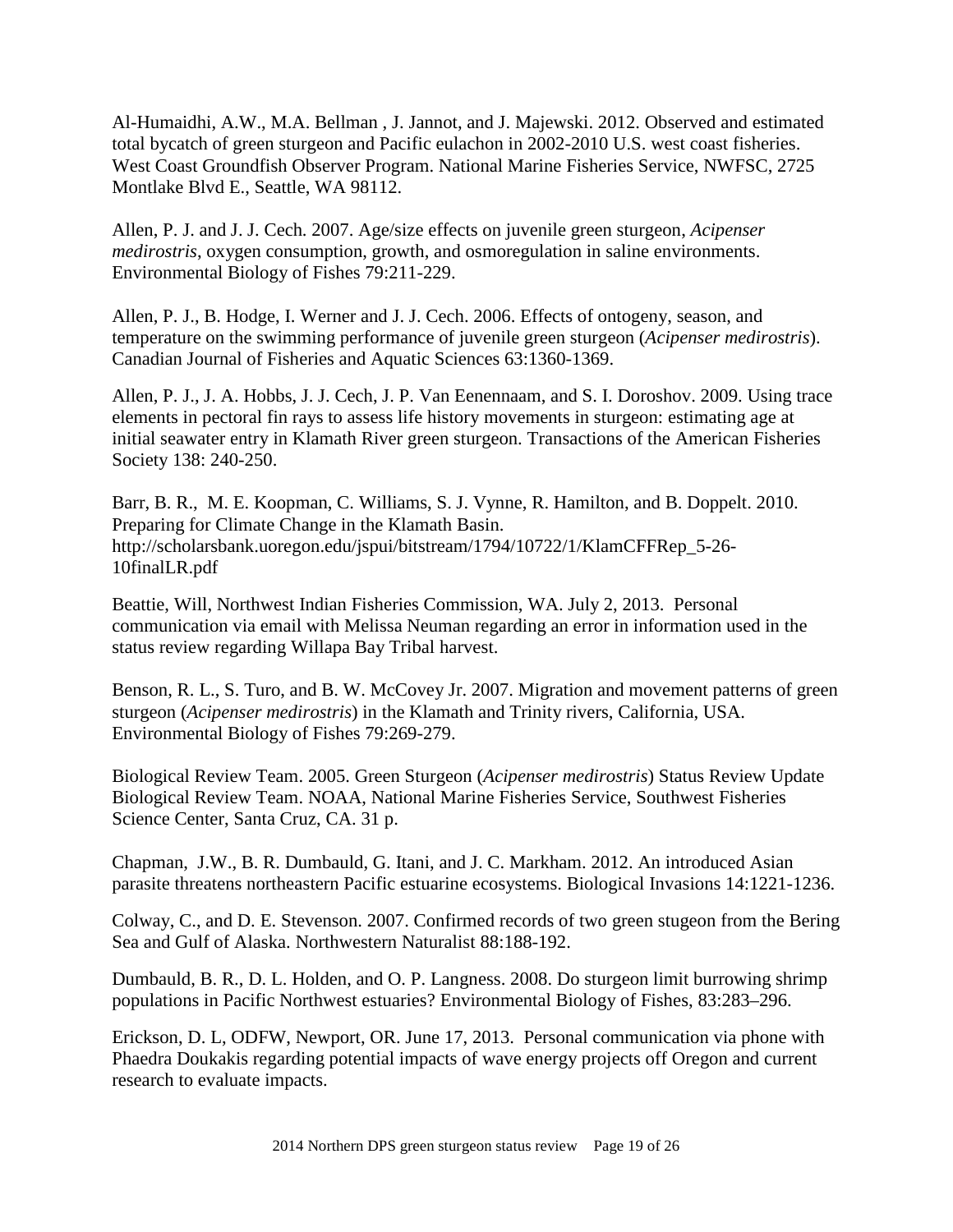Erickson, D. L, ODFW, Newport, OR. June 17, 2013. Personal communication via email with Phaedra Doukakis regarding potential impacts of the removal of Savage Rapids Dam on the Rogue River.

Erickson, D. L., and J. E. Hightower. 2007. Oceanic distribution and behavior of green sturgeon. American Fisheries Society Symposium 56:197-211.

Erickson, D. L., and M. A. H. Webb. 2007. Spawning periodicity, spawning migration, and size at maturity of green sturgeon, *Acipenser medirostris,* in the Rogue River, Oregon. Environmental Biology of Fishes 79:255-268.

Farr, R. A., and J. C. Kern. 2005. Green sturgeon population characteristics in Oregon. Final progress report. Sport Fish Restoration Project F-178-R, Oregon Department of Fish and Wildlife, Portland, Oregon.

Gingras, M., CDFW, Stockton, CA. June 11, 2013. Personal communication via email with Phaedra Doukakis regarding effective dates of CA green sturgeon take and possession regulations in commercial and sport fisheries.

Gingras, M., CDFW, Stockton, CA. November 16, 2013. Personal communication via email with Phaedra Doukakis regarding effective dates of CA green sturgeon take and possession regulations in commercial fisheries.

Hamilton, J., D. Rondorf, M. Hampton, R. Quiñones, J. Simondet, and T. Smith. 2011. Synthesis of the Effects to Fish Species of Two Management Scenarios for the Secretarial Determination on Removal of the Lower Four Dams on the Klamath River. Prepared by the Biological Subgroup for the Secretarial Determination Regarding Potential Removal of the Lower Four Dams on the Klamath River. 175p.

Hamilton, J. B., G. L. Curtis, S. M. Snedaker, and D. K. White. 2005. Distribution of anadromous fishes in the Upper Klamath River watershed prior to hydropower dams - A synthesis of the historical evidence. Fisheries 30:10-20.

Hillemeier, D., Yurok Tribe, CA. December 3, 2013. Personal communication via email with Phaedra Doukakis and Gary Sims regarding take of green sturgeon in the Yurok tribal fishery.

Hughes, K., WDFW, Region 6, WA. May 28, 2013. Personal communication via email with Phaedra Doukakis regarding revised estimates of the number of Southern DPS green sturgeon expected to be incidentally caught and killed per year in the Washington state commercial and recreational fisheries addressed in WDFW's draft Fishery Management and Evaluation Plan for green sturgeon.

Huff, D. D., S. T. Lindley, P. S. Rankin and E. A. Mora. 2011. Green sturgeon physical habitat use in the coastal Pacific Ocean. PLoS ONE 6(9): e25156. doi:10.1371/journal.pone.0025156.

Israel, J. A., Bando, K. J., Anderson, E. C., May, B. 2009. Polyploid microsatellite data reveal stock complexity among estuarine North American green sturgeon (*Acipenser medirostris*). Canadian Journal of Fisheries and Aquatic Sciences 66: 1491–1504 (2009)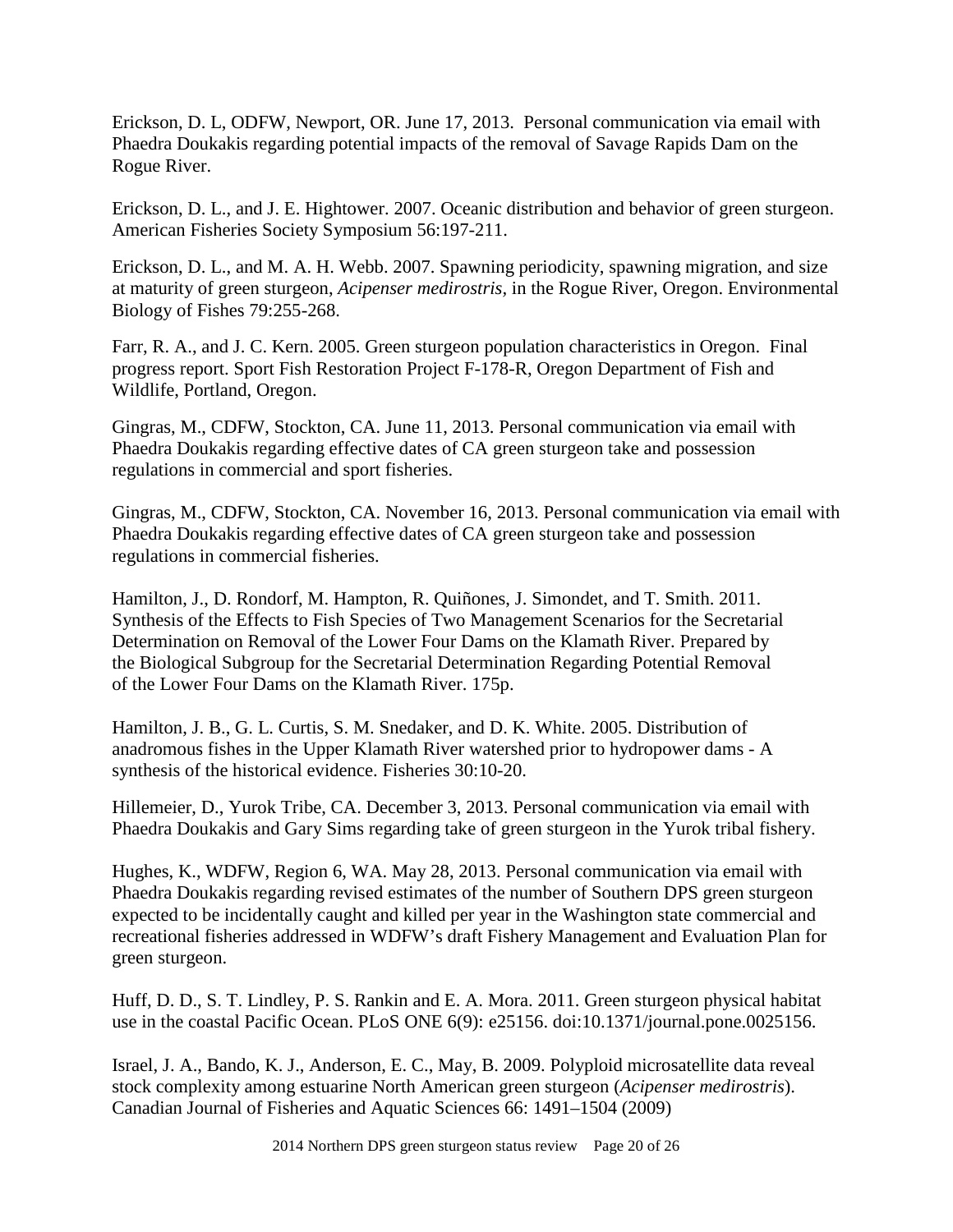Kauffman, B., WDFW, Ocean Park, WA. September 9, 2013. Personal communication via email with Phaedra Doukakis regarding carbaryl application.

Kelly, J. T., A. P. Klimley and C. E. Crocker. 2007. Movements of green sturgeon, *Acipenser medirostris*, in the San Francisco Bay Estuary, California. Environmental Biology of Fishes 79:281-295.

Kraig, Eric R. WDFW. January 7, 2014. Personal communication, via email to Dan Tonnes (NMFS) and Robert Pacunski (WDFW), regarding WDFW estimates of catch from recreational anglers in Puget Sound for 2003 – 2013.

Langness, O., WDFW, Vancouver, WA and Dumbauld, B., USDA-ARS, Newport, OR, May 22, 2013. Personal communication via email with Phaedra Doukakis regarding the impact of an introduced parasitic isopod on green sturgeon prey resources in the northern estuaries.

Linares-Casenave, J., I. Werner, J.P. Van Eenennaam, and S.I. Doroshov. 2013. Temperature stress induces notochord abnormalities and heat shock proteins expression in larval green sturgeon (*Acipenser medirostris* Ayres 1854). Journal of Applied Ichthyology 29:958-967.

Lindley, S. T., D. L. Erickson, M .L. Moser, G. Williams, O. P. Langness, B. W. McCovey Jr., M. Belchik, D. Vogel, W. Pinnix, J. T. Kelly, J. C. Heublein and A. P. Klimley. 2011. Electronic tagging of green sturgeon reveals population structure and movement among estuaries. Transactions of the American Fisheries Society 140:108-122.

Lindley, S. T., M. L. Moser, D. L. Erickson, M. Belchik, D. W. Welch, E. Rechisky, J. T. Kelly, J. C. Heublein, and A. P. Klimley. 2008. Marine migration of North American green sturgeon. Transactions of the American Fisheries Society 137:182-194.

Mason, Brian. NMFS, Alaska Fisheries Science Center, Seattle, WA. June 4, 2009. Personal communication, via email sent to Susan Wang (NMFS), regarding data from the North Pacific Groundfish Observer Program on a green sturgeon encountered as by-catch in waters off Alaska in 2009.

Mayfield, R.B., and J.J. Cech. 2004. Temperature effects on green sturgeon bioenergetics. Transactions of the American Fisheries Society 133:961-970.

McCovey, BW Jr. 2010. Klamath River Green Sturgeon Acoustic Tagging and Biotelemetry Monitoring, 2009 Final Technical Report. March 2010. Yurok Tribal Fisheries Program

McCovey, BW Jr. 2009.Klamath River Green Sturgeon Acoustic Biotelemetry Monitoring 2008 FINAL Technical Memorandum Barry W. McCovey Jr. January 2009. Yurok Tribal Fisheries Program

Mora, E. A. 2012. Direct submission in response to Federal Register on October 24, 2012 (77 FR 64959).

Moser, M., and S. Lindley. 2006. Use of Washington estuaries by subadult and adult green sturgeon. Environ. Biol. fish 79:243-253.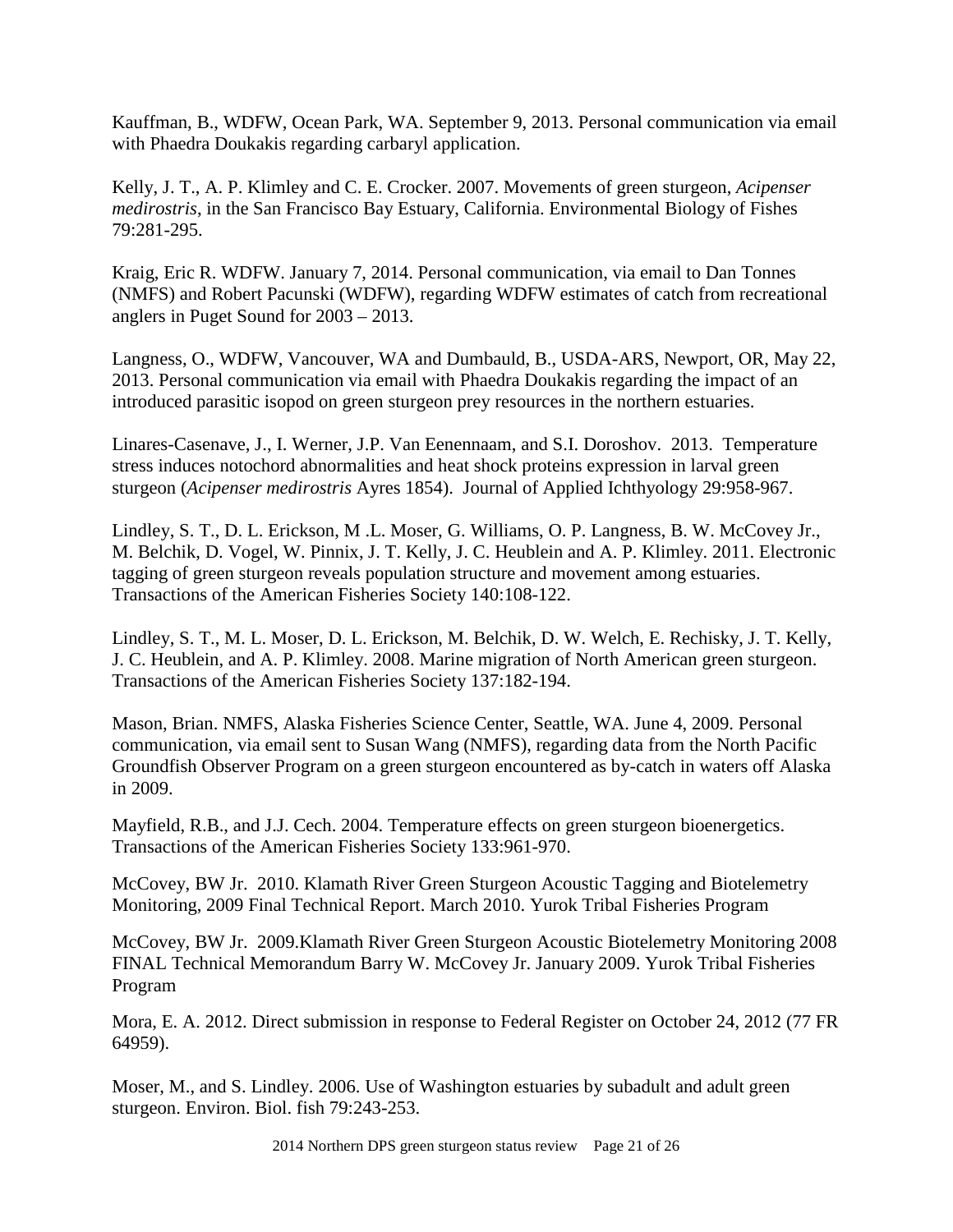Moyle, P.B. 2012. Direct submission in response to Federal Register on October 24, 2012 (77 FR 64959).

Moyle, P. B., J. D. Kiernan, P. K. Crain, and R.M. Quiñones (University of California, Davis). 2012. Projected Effects of Future Climates on Freshwater Fishes of California. California Energy Commission. Publication number: CEC‐500‐2012‐028.

National Marine Fisheries Service (NMFS). 2012. Biological Opinion on the Operation of the Pacific Coast Groundfish Fishery, NMFS, Northwest Region. Dec. 7, 2012.

National Marine Fisheries Service (NMFS). 2006. 71 FR 17757. Endangered and Threatened Species: Endangered and Threatened Wildlife and Plants: Threatened Status for Southern Distinct Population Segment of North American Green Sturgeon. Federal Register 71 pages 17757-17766. April 7, 2006.

National Marine Fisheries Service (NMFS). 2009. Biological Opinion on Nationwide Permit 48 Washington. NMFS Northwest Region. April 28, 2009.

National Marine Fisheries Service (NMFS). 2004. 69 FR 19975. Endangered and Threatened Species; Establishment of Species of Concern List, Addition of Species to Species of Concern List, Description of Factors for Identifying Species of Concern, and Revision of Candidate Species List Under the Endangered Species Act, Federal Register 69 pages 19975-19979. April 15, 2004.

National Marine Fisheries Service (NMFS). 2010. 75 FR 30714. Endangered and Threatened Species: Final Rulemaking To Establish Take Prohibitions for the Threatened Southern Distinct Population Segment of North American Green Sturgeon. Federal Register 75 pages 30714 - 30730. June 2, 2010.

National Marine Fisheries Service (NMFS). 2012. 77 FR 64595. Endangered and Threatened Species: Initiation of 5-Year Review for the Southern Distinct Population Segment of North American Green Sturgeon. Federal Register 77 pages 64959-64960. October 24, 2012.

Nelson, T, Fraser River Conservation Society, Vancouver, BC, Canada. December 18, 2013. Personal communication via email with Phaedra Doukakis regarding green sturgeon encounters in the Fraser River.

Nelson P. A., D. Behrens, J. Castle, G. Crawford, R. N. Gaddam, S. C. Hackett, J. Largier, D. P. Lohse, K. L. Mills, P. T. Raimondi, M. Robart, W. J. Sydeman, S. A. Thompson, S. Woo. 2008. Developing wave energy in coastal California: potential socio‐economic And environmental effects*.* California Energy Commission, PIER Energy‐Related Environmental Research Program & California Ocean Protection Council CEC‐500‐2008‐083.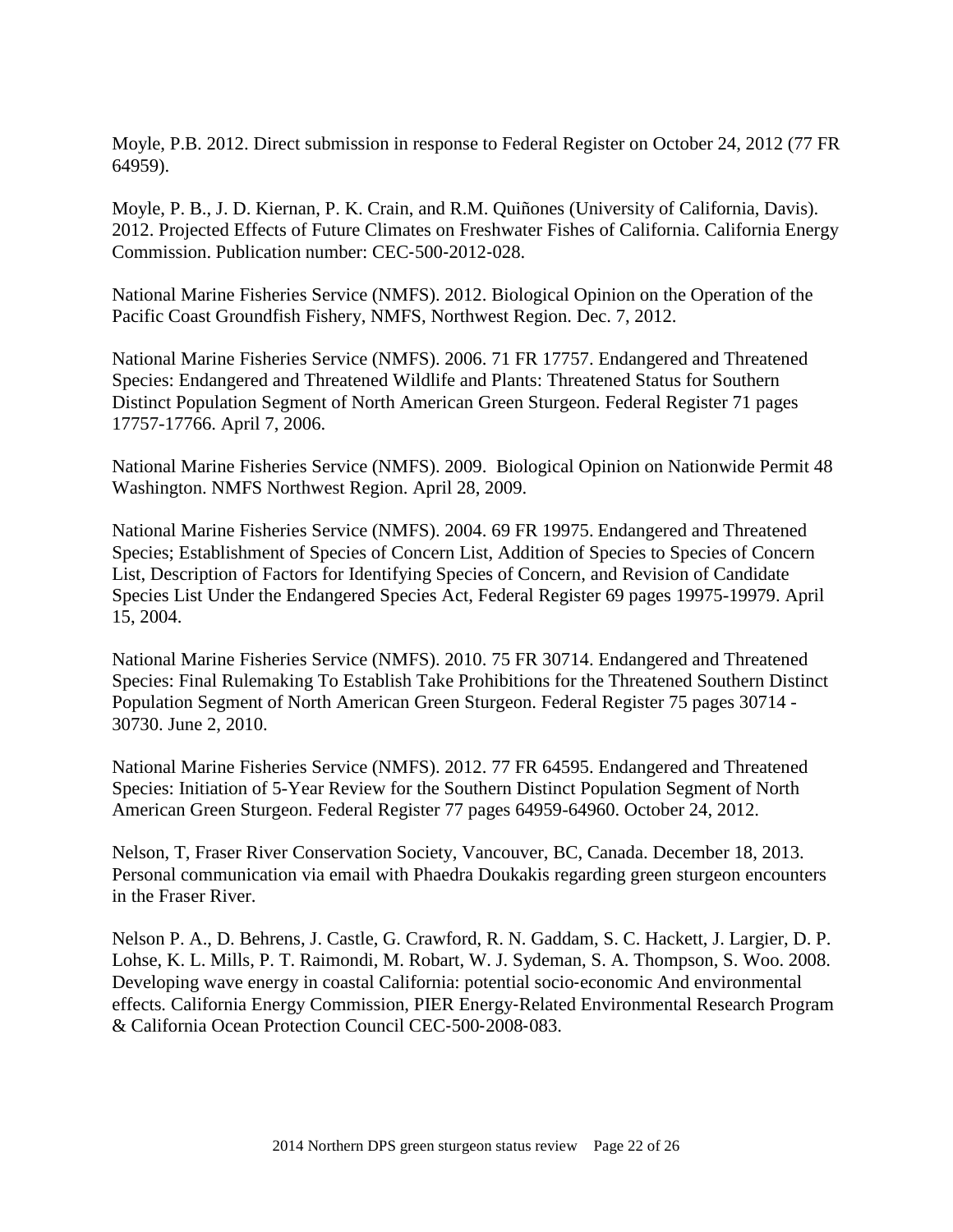Parsley, M. J. 2009. Detections of acoustic-tagged green sturgeon in Baker Bay on the lower Columbia River during September -November 2008. U.S. Geological Survey Open-File Report 2009-1026, 10 p.

Robichaud, D., K. K. English, R. C. Bocking and T. C. Nelson. 2006. Direct and delayed mortality of white sturgeon in three gear types in the lower Fraser River. LGL Limited environmental research associates. 50p.

Rosales-Casian J. A. and C. Almeda-Jauregui. 2009. Unusual occurrence of a green sturgeon, *Acipenser medirostris*, at el Socorro, Baja California, Mexico. California Cooperative Oceanic Fisheries Investigations Reports 50(169-171).

Van Eenennaam, J. P., J. Linares-Casenave, X. Deng and S. I. Doroshov. 2005. Effect of incubation temperature on green sturgeon embryos, *Acipenser medirostris*. Environmental Biology of Fishes 72:145-154.

Van Eenennaam, J. P., J. Linares, S. I. Doroshov, D. C. Hillemeier, T. E. Willson, and A. A. Nova. 2006. Reproductive conditions of the Klamath River green sturgeon. Transactions of the American Fisheries Society 135:151-163.

Washington Department of Fish and Wildlife (WDFW) and Oregon Department of Fish and Wildlife (ODFW). 2012. Information relevant to the status review of green sturgeon. Direct submission in response to Federal Register on October 24, 2012 (77 FR 64959).

Washington Department of Fish and Wildlife (WDFW) and Oregon Department of Fish and Wildlife (ODFW). 2013. Comments submitted in response to NMFS' invitation to review the green sturgeon Southern DPS draft status review.

Webb, M. A. H., and D. L. Erickson. 2007. Reproductive structure of the adult green sturgeon, *Acipenser medirostris,* population in the Rogue River, Oregon. Environmental Biology of Fishes 79:305-314.

Werner, I., J. Linares-Casenave, J. P. Van Eenennaam and S. I. Doroshov. 2007. The effect of temperature stress on development and heat-shock protein expression in larval green sturgeon (*Acipenser medirostris*). Environmental Biology of Fishes 79:191-200.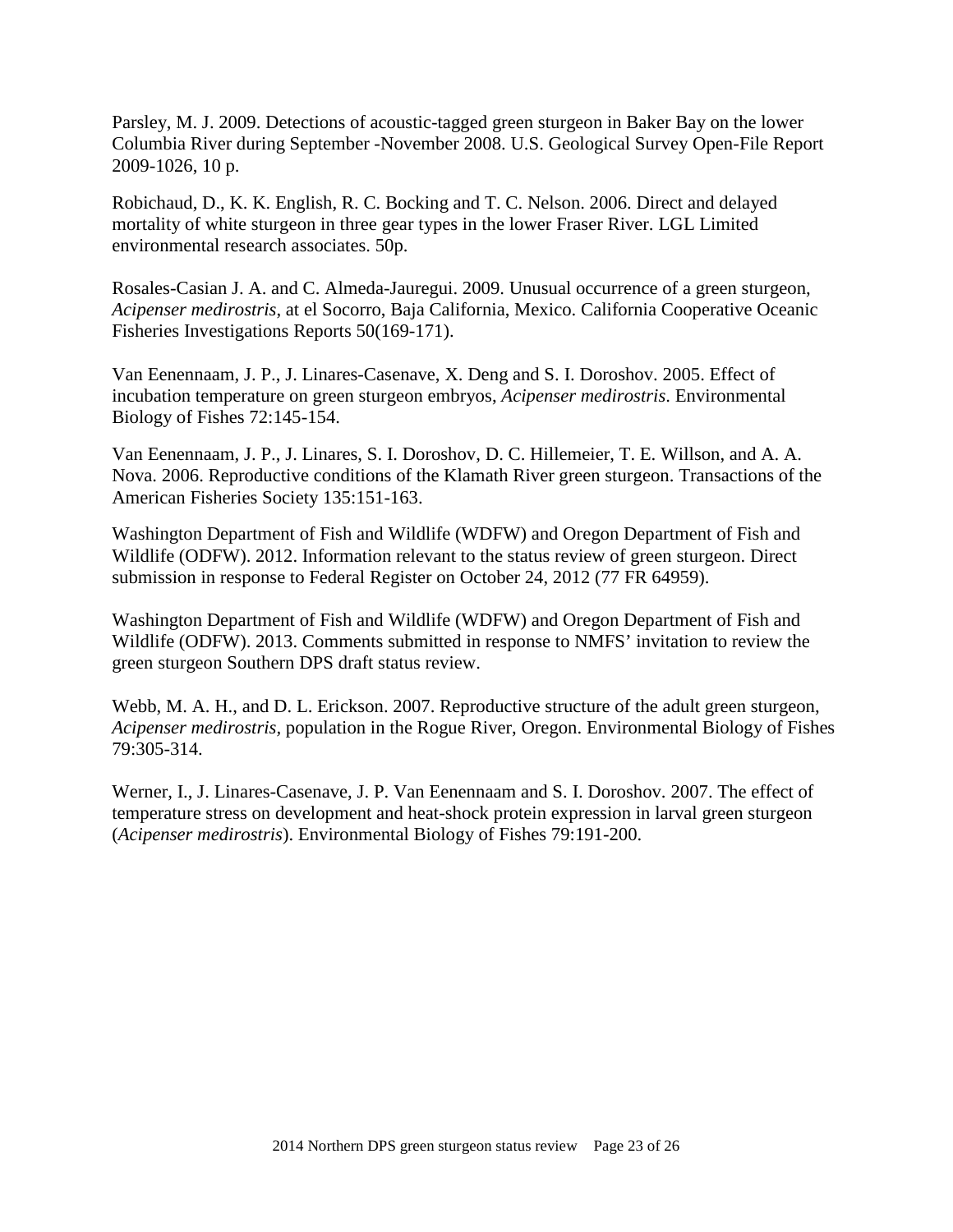Table 1. Updated information on threats to the Northern DPS of green sturgeon. The first four columns are taken from the 2005 review and are also referenced in Adams *et al.* 2007. Any changes in spawning status are noted in a footnote. New information on threats is provided in the last column.

| <b>River System</b>  | Historical        | Present           | Threats/Changes 2005                                                                                         | Threats/Changes this                                                                                |
|----------------------|-------------------|-------------------|--------------------------------------------------------------------------------------------------------------|-----------------------------------------------------------------------------------------------------|
|                      | Spawning          | Spawning          |                                                                                                              | review                                                                                              |
|                      | <b>Status</b>     | <b>Status</b>     |                                                                                                              |                                                                                                     |
| <b>Fraser River</b>  | No evidence       | No evidence       | Availability of<br>appropriate habitat and<br>degradation or<br>alterations to the<br>habitat; local harvest | Local fishing is catch<br>and release only;<br>efforts being made to<br>mitigate habitat<br>impacts |
| Chehalis             | No evidence       | No evidence       | Local harvest                                                                                                | Local directed harvest                                                                              |
| River                |                   |                   |                                                                                                              | and retention not                                                                                   |
|                      |                   |                   |                                                                                                              | permitted.                                                                                          |
| Umpqua River         | Known<br>spawning | Known<br>spawning | <b>Current harvest</b>                                                                                       | Local directed harvest<br>and retention not                                                         |
|                      |                   |                   |                                                                                                              | permitted<br>Local directed harvest                                                                 |
| Rogue River          | Known             | Known             | Current harvest; flow                                                                                        | and retention not                                                                                   |
|                      | spawning          | spawning          | management and hydro<br>effects                                                                              |                                                                                                     |
|                      |                   |                   |                                                                                                              | permitted; Savage<br>Rapids Dam removal;                                                            |
|                      |                   |                   |                                                                                                              | no new additional                                                                                   |
|                      |                   |                   |                                                                                                              | information on flow                                                                                 |
|                      |                   |                   |                                                                                                              | management and                                                                                      |
|                      |                   |                   |                                                                                                              | hydro effects.                                                                                      |
| <b>Klamath River</b> | Known             | Known             | Increased temperatures;                                                                                      | Tribal harvest only;                                                                                |
|                      | spawning          | spawning          | reduced oxygen                                                                                               | future dam removal                                                                                  |
|                      |                   |                   | concentrations, flow                                                                                         | may impact flow; no                                                                                 |
|                      |                   |                   | regime change, in-river                                                                                      | new additional                                                                                      |
|                      |                   |                   | harvest                                                                                                      | information on other                                                                                |
|                      |                   |                   |                                                                                                              | factors                                                                                             |
| Trinity              | Known             | Known             | Reduced flows and                                                                                            | No new additional                                                                                   |
| River                | spawning          | spawning          | threats identified for                                                                                       | information                                                                                         |
|                      |                   |                   | <b>Klamath River</b>                                                                                         |                                                                                                     |
| SF                   | Suspected         | Suspected         | 1955 and 1964 floods                                                                                         | No new additional                                                                                   |
| Trinity              | spawning          | spawning          | and threats identified                                                                                       | information                                                                                         |
|                      |                   |                   | for Klamath River                                                                                            |                                                                                                     |
| Eel River            | Known             | Suspected         | 1955 and 1964 floods;                                                                                        | No new additional                                                                                   |
|                      | spawning          | spawning          | flow management and                                                                                          | information                                                                                         |
|                      |                   |                   | water transfers;                                                                                             |                                                                                                     |
|                      |                   |                   | sediment and TMDL                                                                                            |                                                                                                     |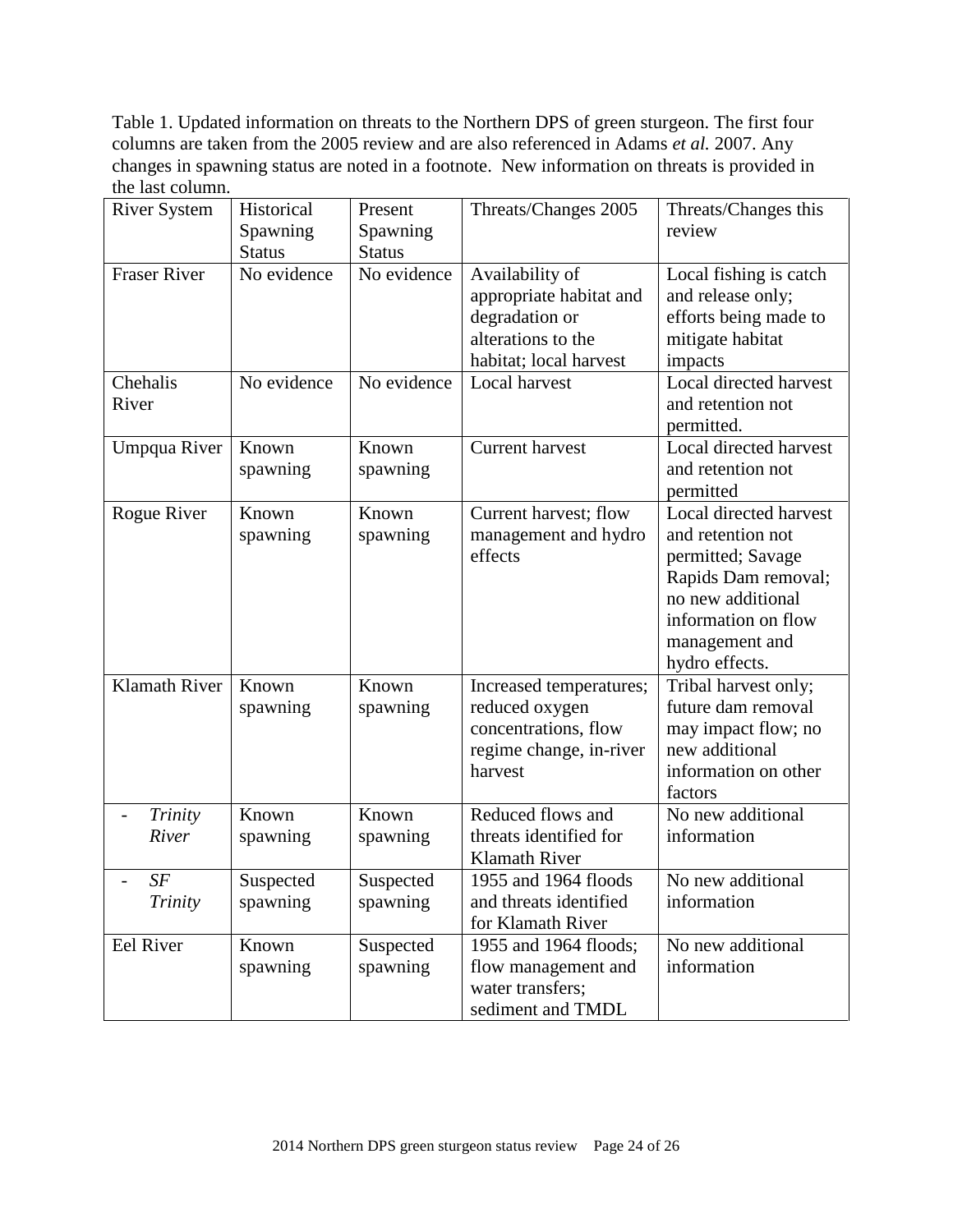## **Appendix A: Outreach on green sturgeon 5 year status review**

*Email and phone contact was used to reach out to the following green sturgeon experts and people who might have information to contribute to the status review.* 

University

o UC Davis: Joe Cech, Dennis Cocherell, Fred Conte, Serge Doroshov, Nann Fangue, R. Kaufman, Peter Moyle, Michael Thomas, Joel Van Eenennaam, Pete Klimley, Ethan Mora (response from Cocherell, Fangue, Moyle, Thomas, Klimley, Mora)

# Agency

- o USDA-RDA: Brett Dumbauld (response)
- o Oregon Department of Fish and Wildlife: Ruth Farr, Dan Erickson (response from ODFW, Erickson)
- o Washington Department of Fish and Wildlife: Brad James, Phillip Dionne, Olaf Langness, Kirt Hughes (response from Langness, WDFW)
- o National Marine Fisheries Service: Steve Lindley, Mary Moser, Jay Ogawa, John Carlos Garza, Colby Brady (response from Brady, Garza, Ogawa)
- o USGS: Mike Parsley
- o California Department of Fish and Wildlife: Russ Bellmer, Marty Gingras, Paul Riley (response from Bellmer, CDFW)
- o US Bureau of Reclamation: Josh Israel (response from Israel, USBR)
- o California Department of Water Resources: Alicia Seesholtz, Roger Churchwell (response from Seesholtz, DWR)
- o USFWS: Richard Corwin, Bill Poytress, Zac Jackson, Bill Pinnix (response from Poytress, USFWS)
- o Department of Fisheries and Oceans, Canada: Larry Hildebrand, Jonathan Thar, Murray Manson, Greg Workman (response from general DFO email, Manson, Workman)
- o Glenn-Colusa Irrigation District: Dave Vogel
- o Cramer Fish Sciences: Brad Cavallo, Ray Beamesderfer

Tribe

- o Quinault Tribe: Joe Schumacker: (response)
- o Shoalwater Bay Tribe: Steven Spencer (response))
- o Quileute Tribe: Kris Northcut
- o Yurok Tribe: Dave Hillemeier (response), Barry McCovey (response)

*A letter was sent to the following contacts and agencies to solicit updated information on the status of Northern and Southern DPS green sturgeon.*

- o California Department of Fish and Wildlife: Charlton H. Bonham, Director, Sacramento, cc: Marty Gingras, Stockton; Russ Bellmer, Sacramento; Paul Reilly, San Diego; Tom Barnes, San Diego (response through submitted comments)
- o Oregon Department of Fish and Wildlife: Roy Elicker, Director, cc: Tom Rein, Clackamas
- o Washington Department of Fish Wildlife: Phil Anderson, Director, cc: Kirt Hughes, Montesano; Olaf Langness, Vancouver (response through submitted comments)